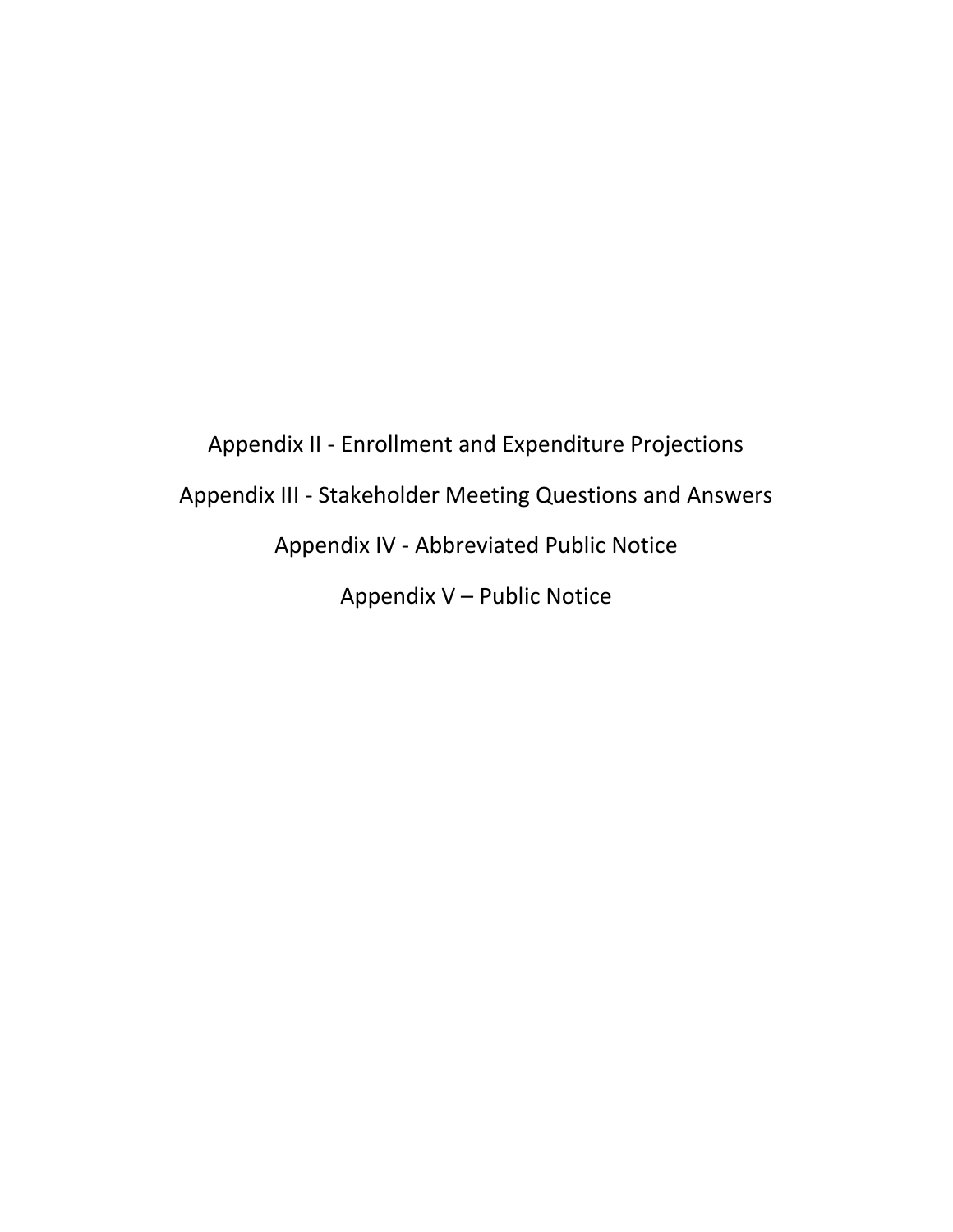# Appendix II - Enrollment and Expenditure Projections

| 1115 Waiver<br><b>Population</b>                          | <b>SFY 2017</b><br>$(7/1/16 - 6/30/17)$ | <b>SFY 2018</b><br>$(7/1/17 - 6/30/18)$ | <b>SFY 2019</b><br>$(7/1/18 - 6/30/19)$ | <b>SFY 2020</b><br>$(7/1/19 - 6/30/20)$ | <b>SFY 2021</b><br>$(7/1/20 - 6/30/21)$ | <b>Average Trend</b><br><b>SFY 2017 - SFY</b><br>2021 |
|-----------------------------------------------------------|-----------------------------------------|-----------------------------------------|-----------------------------------------|-----------------------------------------|-----------------------------------------|-------------------------------------------------------|
| <b>Demonstration Population</b><br>Enrollment (Enrollees) | 1.000                                   | 1.000                                   | 1,000                                   | 1.000                                   | 1,000                                   | 0.0%                                                  |
| <b>Demonstration Population</b><br><b>Expenditures</b>    | \$<br>12,628,628                        | \$<br>$12,162,969$   \$                 | $12,536,136$   \$                       | 13,450,884                              | 14,302,181<br>S                         | 3.2%                                                  |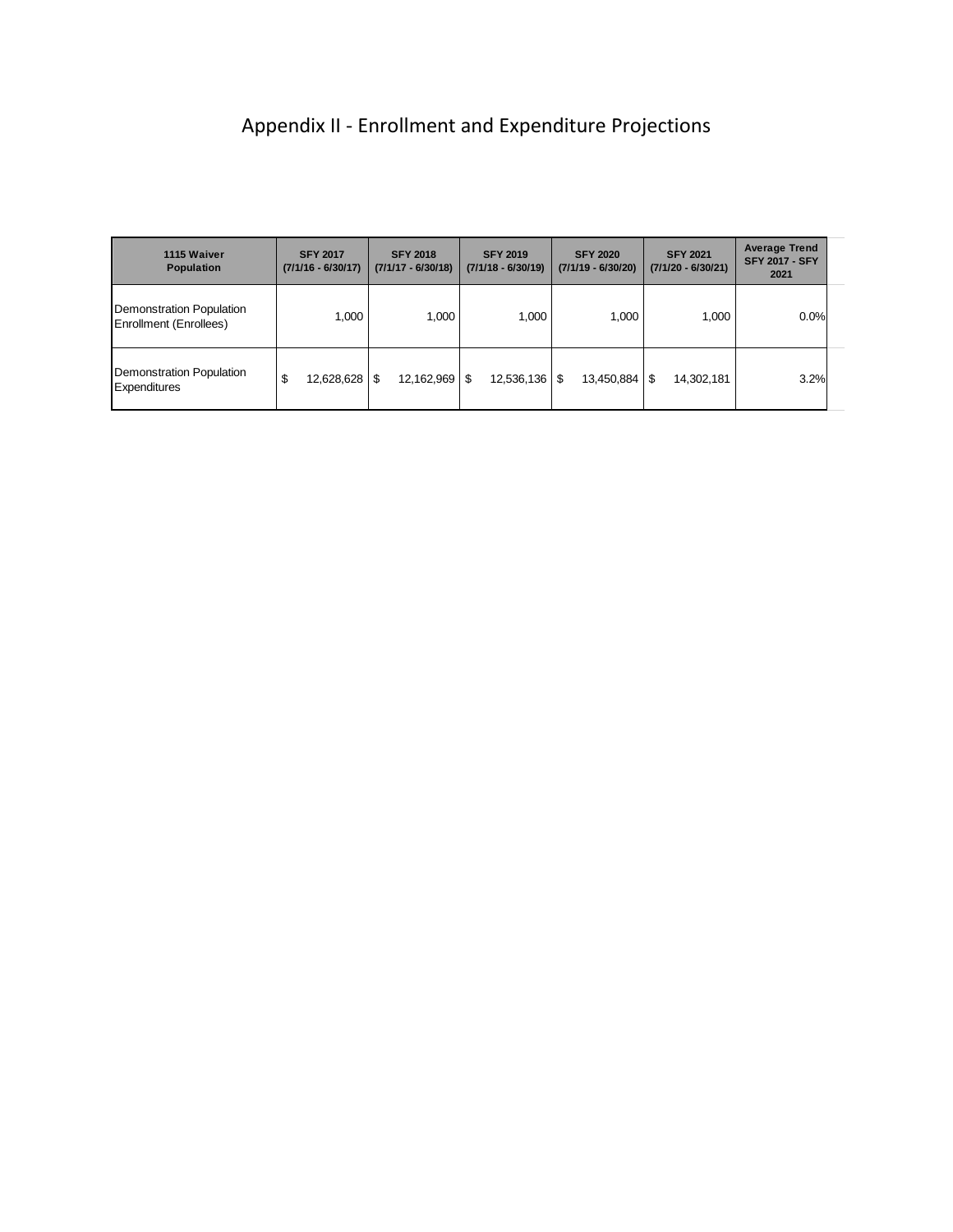## Appendix III - Stakeholder Meeting Questions and Answers

## **1115 Waiver Stakeholders Questions, Comments, and Responses August 27 meeting**

## 1. **How does the waiver interface with the Excellence in Mental Health Act (EMHA)?**

## Response:

*How the 1115 waiver interfaces with the EMHA demonstration project is largely unknown at this point. Waiver payment processes could potentially be included in EMHA payments, or be kept separate. As both projects proceed in development the Department will assess how they interact with each other.* 

## 2. **Can other funds such as local tax dollars, mil tax dollars be used as state match?**

## Response:

*The Department is open to consideration of other potential sources of state match for waiver payments outside of traditional general revenue appropriations. Providers who have potential local sources of state match should contact the Department so the fund source can be assessed for applicability. Since the Department requires budget authority to utilize local tax dollars, we are requesting that providers with potential local sources of state match for waiver services contact us no later than December 31, 2015.* 

## 3. **Need to review a recent housing advisory issued by CMS to inform waiver development.**

## Response:

*The Department appreciates this comment and has reviewed the CMS Informational Bulletin related to Coverage of Housing Related Activities and Service for Individuals with Disabilities. The Bulletin does not allow the states to pay for room and board. The bulletin clarifies the circumstances under which Medicaid reimburses for housing related activities. For example, under an 1115 waiver, states can provide services to individuals already in the community, by helping the individual problem solve, advocate with landlords, access community resources to assist with back rent, and assist individuals to complete forms for subsidized housing.* 

## 4. **Will the waiver be statewide?**

## Response:

*Yes, the waiver will be available statewide. One entry point (CMHL) is available in all service areas. At this time the other entry point (ERE) is available in seven (7) regions serving approximately 75% of the state population. We are considering expanding the ERE project to include additional regions. Further, a request was made at the first*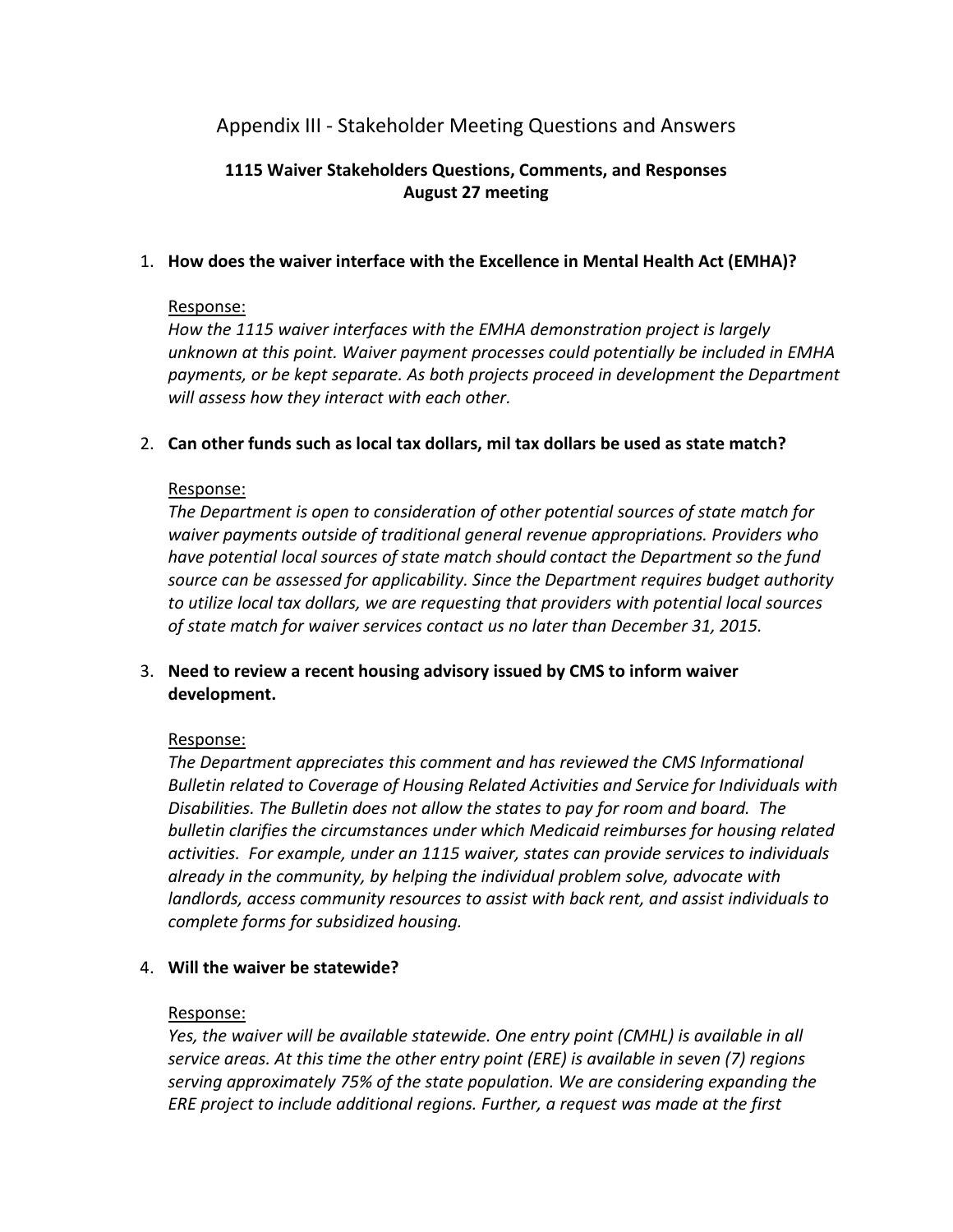*Stakeholder meeting to consider additional hospital based programs to be entry points along with the seven ERE funded sites, and that request is under consideration.* 

5. **We have had a team interfacing with a hospital ER prior to the seven ERE sites funded through the Strengthening Missouri's Mental Health System initiative. Can you consider including these programs too as entry points into the waiver? Don't exclude hospital teams just because they are not funded through the ERE appropriation.** 

## Response:

*The Department is assessing whether to expand the number of entry points into the waiver. However, expanding entry points and potential eligible enrollees will be part of the discussion of trade-offs regarding persons served, eligibility requirements, and benefits packages.* 

6. **If a person qualifies clinically, should it matter how they are identified? Sometimes persons who otherwise would be CMHL or ERE come in after hours through ACI. Can they still be considered?** 

## Response:

*The Department began this planning process by looking at a broader range of entry points into the waiver but given limited initial funding, decided to use the CMHL and ERE projects as the two entry points. Several comments have been made and questions asked about expanding the entry points. The Department will take those comments under consideration in the discussion about trade-offs on clients, eligibility, and benefits.* 

7. **Is the waiver related to Medicaid expansion efforts in the state? Why are we going with 150% poverty rate for waiver eligibility instead of the ACA coverage rate?** 

## Response:

*The waiver is not related to Medicaid expansion in Missouri. We are starting out with a proposal to cover waiver clients up to 150% of the federal poverty level, but we expect that to be a discussion item with CMS in our informal talks with them, and it could be adjusted as the waiver development continues.* 

8. **If Medicaid expansion happens in Missouri while the waiver is operational, what happens to the waiver? Does it go away?**

## Response:

*The waiver could go away if Medicaid expansion is achieved in Missouri in future years. However it is too early to tell. It would depend in large part on what Medicaid expansion in Missouri ultimately looks like, and what the final waiver eligibility and benefits are.*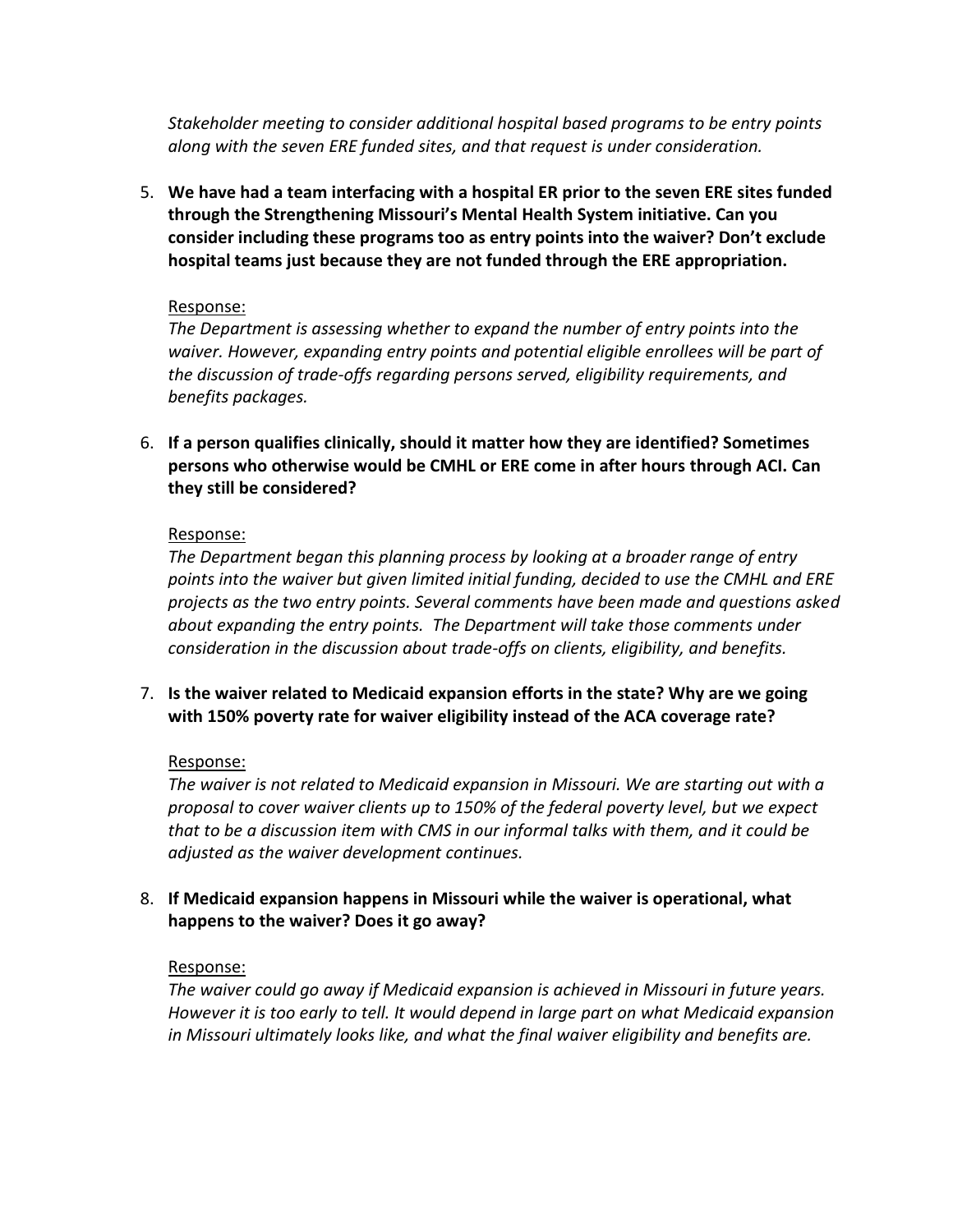## 9. **Will there be slots by region or service area and if so how will they be determined?**

## Response:

*We do not know at this point whether we will have slots and wait lists in this waiver, nor how we would determine slot distribution. We expect that to be a discussion item with CMS. In a similar situation the state of Virginia initially had slots and wait lists approved by CMS, but when their waiver conditions were amended, the slots and wait lists were removed. We intend to explore how and why this occurred with CMS.* 

## 10. **Billing issues need to be resolved, for example with ACT and IPS services.**

## Response:

*We will be exploring a number of billing issues as we further develop the benefits package, service definitions, and billing guidelines for waiver services.* 

## 11. **Why are we starting at age 19 and not 18, and what exactly does Medicaid cover for persons age 18?**

## Response:

*The Department is proposing to begin coverage for waiver clients at age 19 for several reasons. There are other avenues of Medicaid coverage for 18 year olds through regular Medicaid and CHIP. That coverage is also likely to be a more generous service package than the 1115 Waiver will be able to cover. As waiver funding is limited and the match for the entire service package (physical and behavioral health) must be provided by DMH, it seems to make more sense to not have 18 year olds in the waiver. Another reason is that 18 year olds must receive EPSDT benefits, which are broad-based and expensive, unless CMS would grant a waiver from the federal EPSDT requirements, which*  is very unlikely. This EPSDT issue will also impact 19 and 20 year olds. While the *Department is initially proposing to cover 19 and 20 year olds, we may end up starting waiver eligibility at age 21 because of the cost implications associated with EPSDT requirements. That issue will be looked at closely and will be one focus of informal discussions with CMS.* 

## 12. **Don't target the DLA-20 cutoff towards extremely disabled persons; keep it high enough so we can work with persons who are not permanently disabled yet.**

## Response:

*The Department agrees with this comment. Since a focus of the Waiver is to intervene early and provide treatment and supports so persons do not become permanently disabled, the DLA-20 score required for eligibility will take into account that persons who would benefit from the waiver may still be scoring fairly high on the DLA-20 scale.*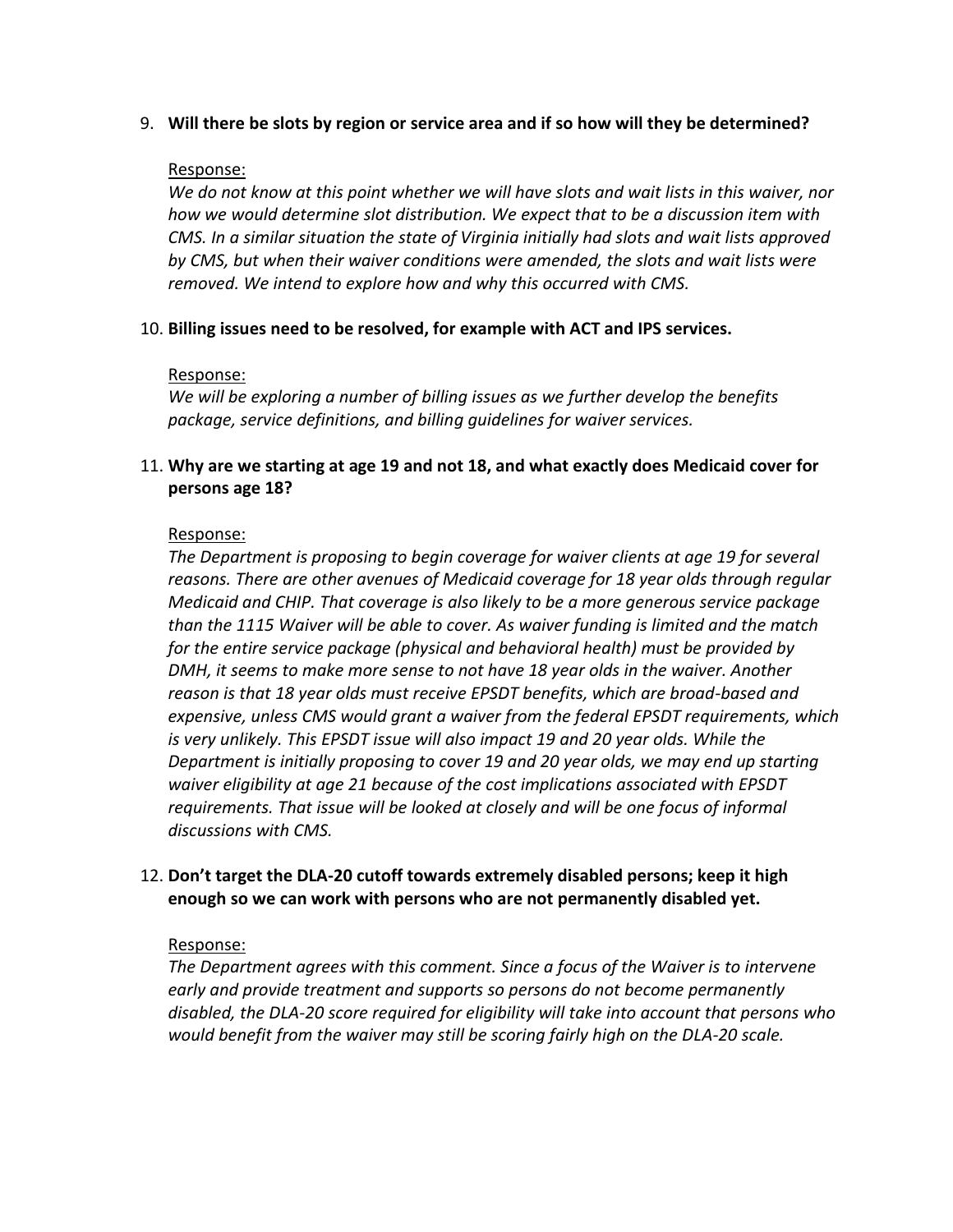13. **Recommend looking at and using DLA-20 sub-scales to target waiver services towards those most appropriate and needy.** 

## Response:

*The Department agrees with this comment, and the implementation team has already started looking at which DLA-20 sub-scales would be appropriate to be part of the eligibility determination.* 

## 14. **Are there any limitations to how long a person can be in the waiver? Is their eligibility limited to 12 months?**

## Response:

*There are no time limitations for enrollment in the waiver, as long as the person continues to meet the eligibility requirements at the time of the annual eligibility re*determination. We expect the length of time a person will be served in this waiver will *vary from one person to another based on a variety of factors.* 

## 15. **We have long waits in areas of the state to get Medicaid eligibility applications processed and approved, how will this be handled for waiver clients?**

## Response:

*The Department will be working with DSS-Family Support Division (FSD) to create a streamlined process to facilitate a rapid application and approval for waiver clients to gain Medicaid eligibility. This process will likely involve having all waiver Medicaid applications routed to a single FSD county office with staff trained in the waiver.*

16. **Some CMHCs have FSD staff on-site to assist in taking Medicaid applications; can they be utilized in the waiver application process? Could they actually process and approve waiver applications?** 

## Response:

*The Department and FSD will evaluate these scenarios and determine the best way to use these FSD staff stationed on-site at several CMHC's to facilitate the process for waiver Medicaid applications.* 

17. **Will there be any time limit set on how long after a referral is made by CMHL or ERE that the person must be enrolled in the waiver? With many clients outreach efforts can take a lot of time.** 

## Response:

*There is no time limit planned at this time. We understand that the outreach and engagement with services process will vary from one person to another.*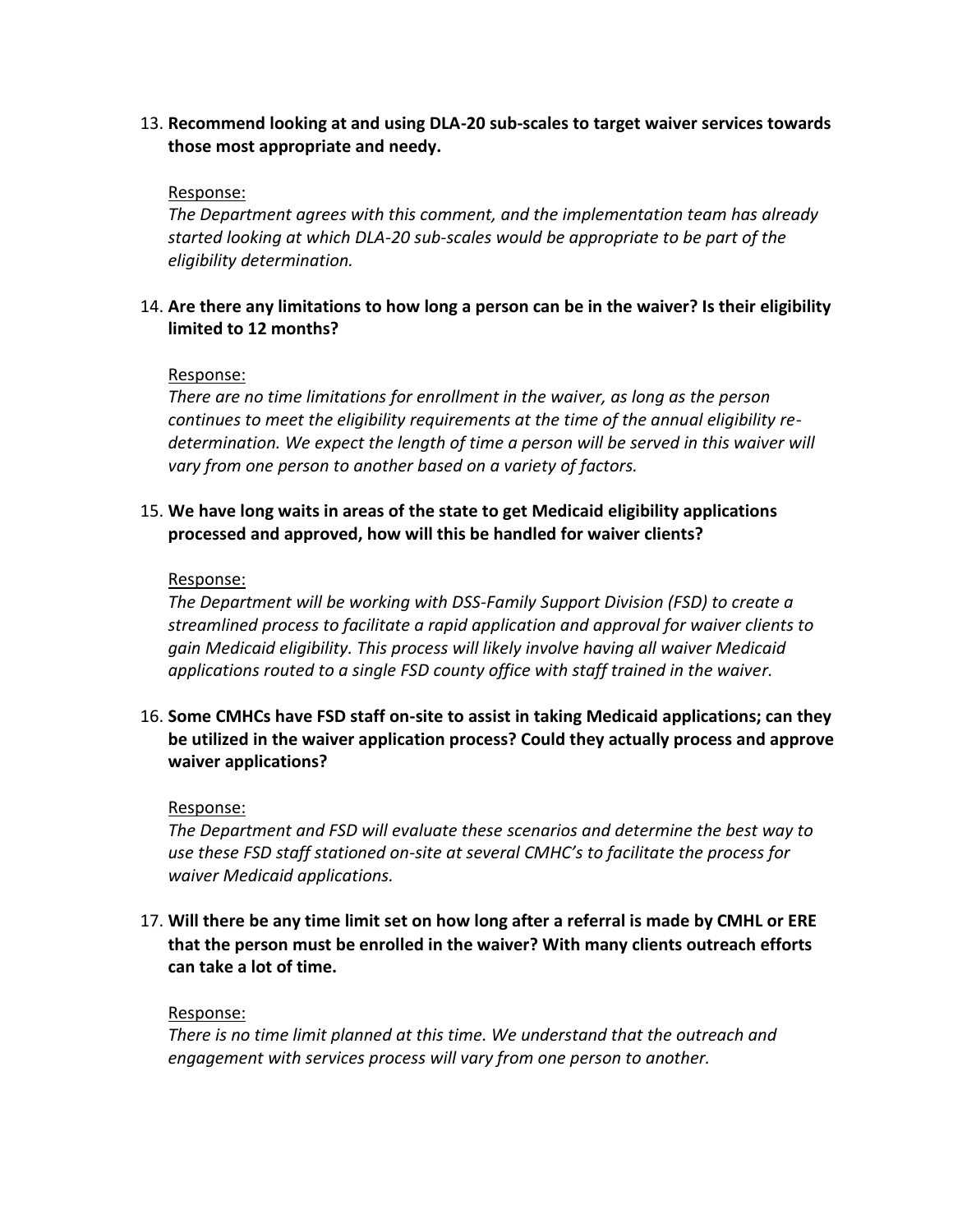18. **What happens with catchment areas when clients are transient, can multiple providers be involved with a waiver client?** 

### Response:

*Multiple providers may be involved with delivering services to a waiver client, as long as the services are coordinated, necessary, and not duplicative.* 

## 19. **Are people still enrolled in the waiver when they switch service providers? Does the money follow the person when they move?**

### Response:

*Once a person is determined eligible for the waiver, and they move from one geographical area to another, they are still in the waiver and the money follows them.* 

### 20. **When a person turns 36, are they are out of the waiver completely?**

### Response:

*Yes. On their 36th birthday a person served in the waiver will no longer be eligible. As persons age out of the waiver it is expected they will transition to other programs as appropriate.* 

## 21. **How exactly will the waiver interface with Vocational Rehabilitation (VR)?**

## Response:

*Since gaining employment and pursuing educational opportunities is a significant focus of the waiver, it is expected there will continue to be close collaboration between the Department, CMHCs, and Missouri Vocational Rehabilitation.* 

## 22. **Why would we fund certain employment services through the waiver as opposed to having VR serve them? Could VR make accommodations to make this population eligible?**

## Response:

*Missouri Vocational Rehabilitation has federal requirements regarding eligibility for services and is not an entitlement program like Medicaid. Individuals must have an eligible disability and functional limitations to employment that the agency can assist with addressing with an individualized plan. DMH has current payment mechanisms to fund services that support an individual finding and maintaining employment, such as Community Support Services, Assertive Community Treatment and Psychosocial Rehabilitation.*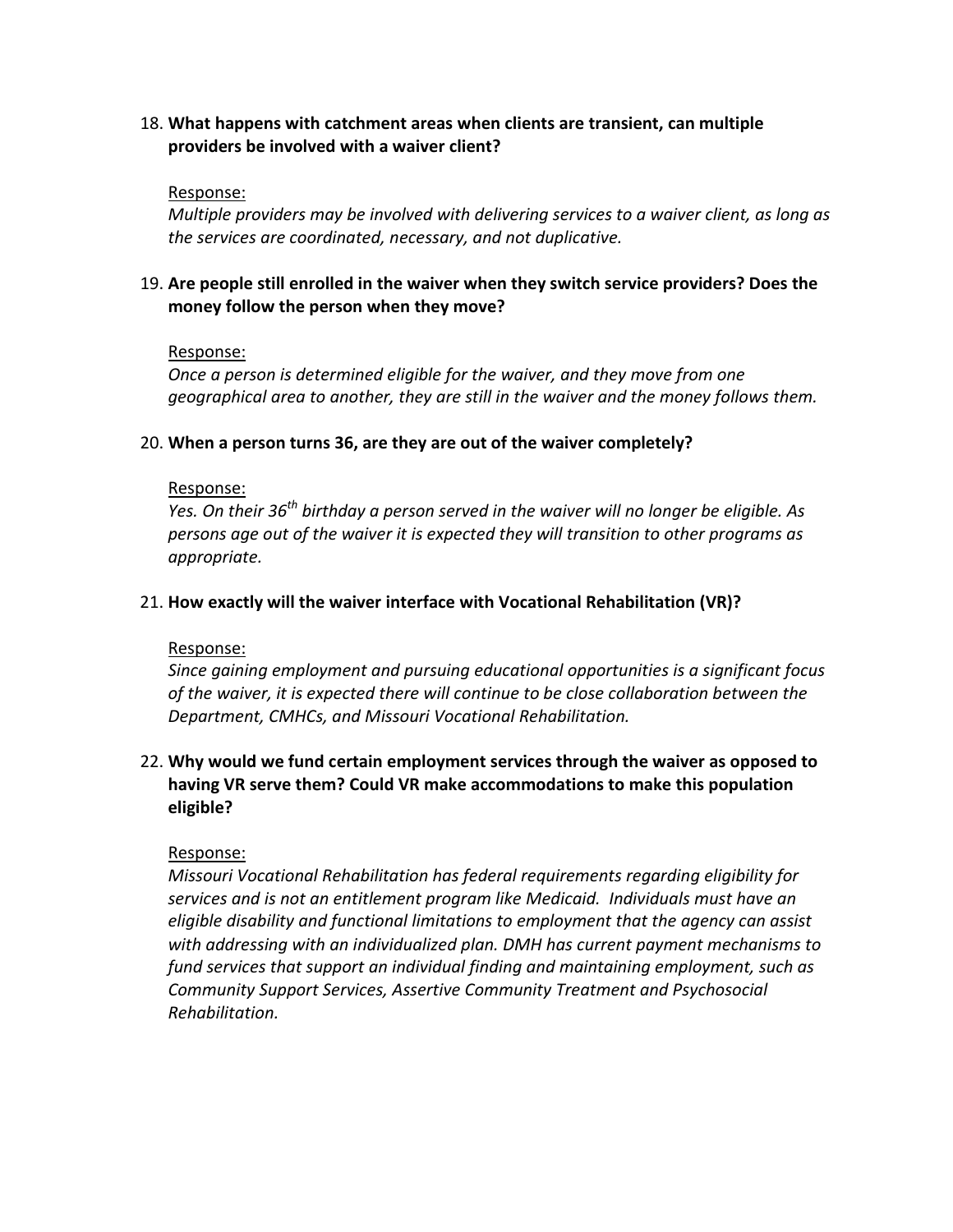## 23. **We need to think about how to pay for outreach and engagement.**

## Response:

*The Department understands that the process of engaging persons referred for the waiver is critical, and will explore a mechanism to pay for this.* 

24. **Can some benefit categories be included, but limited to keep costs down? Optical and dental benefits both should be covered. It is important for persons applying for jobs and interviewing to have good dental hygiene, hard to make a good impression with bad teeth.** 

## Response:

*The Department agrees that dental and optical services would be beneficial for waiver clients. Whether they will be included in the waiver is still to be determined as the cost of the service package is evaluated. Covering certain services but limiting the extent of the benefit will be considered to control costs.* 

25. **Dental may be more important to cover than optical since there are other resources out there to help persons with optical needs.** 

## Response:

*The Department agrees that, to the extent to which a potential waiver benefit can be provided through other resources that should be a factor in determining what to cover with limited funding.* 

26. **Several comments were made regarding NEMT (non-emergency medical transportation): 1. NEMT isn't effective and timely in some areas of the state and we just don't use it, so it should not be a priority. 2. NEMT might be a better way of helping persons access medically necessary services as opposed to paying CSSs, particularly in rural areas.** 

## Response:

*The Department understands that there are varying points of view across providers and regions on the effectiveness of NEMT services. These will be taken into account when determining whether to include NEMT as a covered benefit for waiver clients. If NEMT is covered, however, it is a PMPM (per member per month) payment, so there would be a cost to cover all waiver enrollees, regardless of whether they use NEMT or not.* 

27. **It is not clear how employment related services are delivered in the waiver. Need to address job development and other elements for IPS.** 

## Response:

*The Department is working on a clear description of how employment related services are provided, and by whom, for waiver clients. Not all clients will need the IPS level of*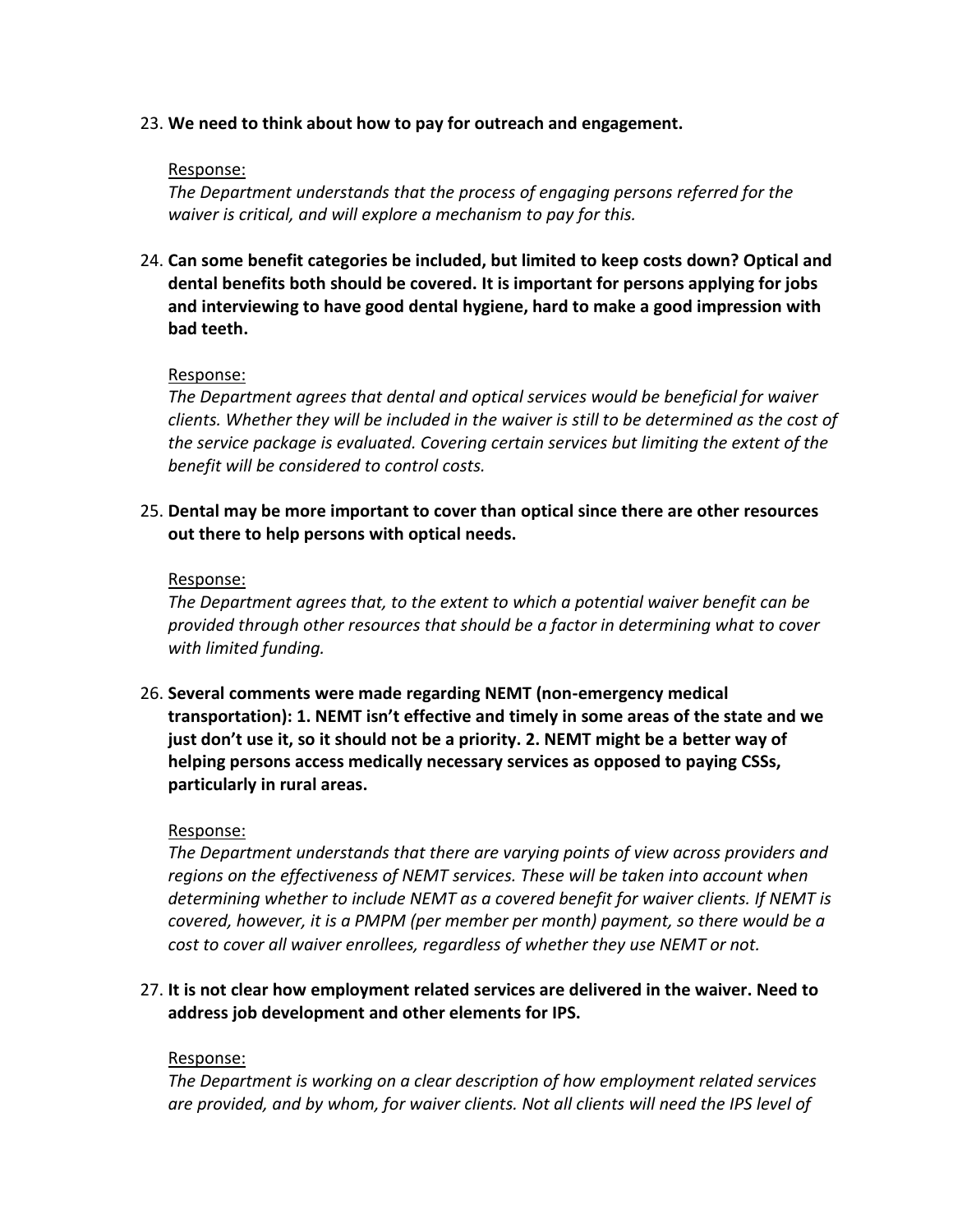*services. There are multiple existing billing codes that allow for assisting clients in gaining the outcome of competitive integrated employment. DMH is exploring additional billing codes specifically for job development and job coaching which are not current Medicaid covered services in CMHCs.* 

## 28. **All interventions provided under the RAISE/NAVIGATE models need to be covered services in the waiver.**

### Response:

*The Department agrees. The RAISE/NAVIGATE models are critical tools for effectively serving young adults facing their first major mental illness episode, and those service components will need to be available to bill for under the waiver to the extent possible.* 

29. **Missouri's outcomes for employment are poor so this must be a particular focus in a waiver for young adults.** 

### Response:

*The Department agrees that overall employment outcomes for the SMI population in Missouri are low; around 13%. Individualized Placement and Support supported employment programs and Assertive Community Treatment for Transition Aged Youth using the Supported Employment and Education RAISE model have shown great success with employment outcomes, ranging from 25% to 68% working in IPS programs. Improving employment outcomes will be a focus of this Waiver.* 

30. **Will billing unit issues be addressed? Currently we have a lot of survivors of trauma in childhood and PTSD, but are limited by billing rules to a 60 minute session, when 90 minute sessions are often required.** 

#### Response:

*The Department will look at billing unit issues such as this when developing the catalog of services and covered benefits for the waiver. Our goal is to create service definitions that meet the particular needs of this young adult population.* 

31. **We need to focus more on therapy with this population and less on some traditional community support interventions. And don't limit providers of different kinds of therapies such as OT, etc. With the states focus on evidenced based practices and trauma, we should have broad definitions around types of therapy that can be utilized. Need to be able to implement best practices.** 

#### Response:

*The Department agrees that various types of services would be beneficial for waiver clients. Whether they will be included in the waiver is still to be determined as the cost of the service package is evaluated. Covering certain services, but limiting the extent of the benefit will be considered to control costs.*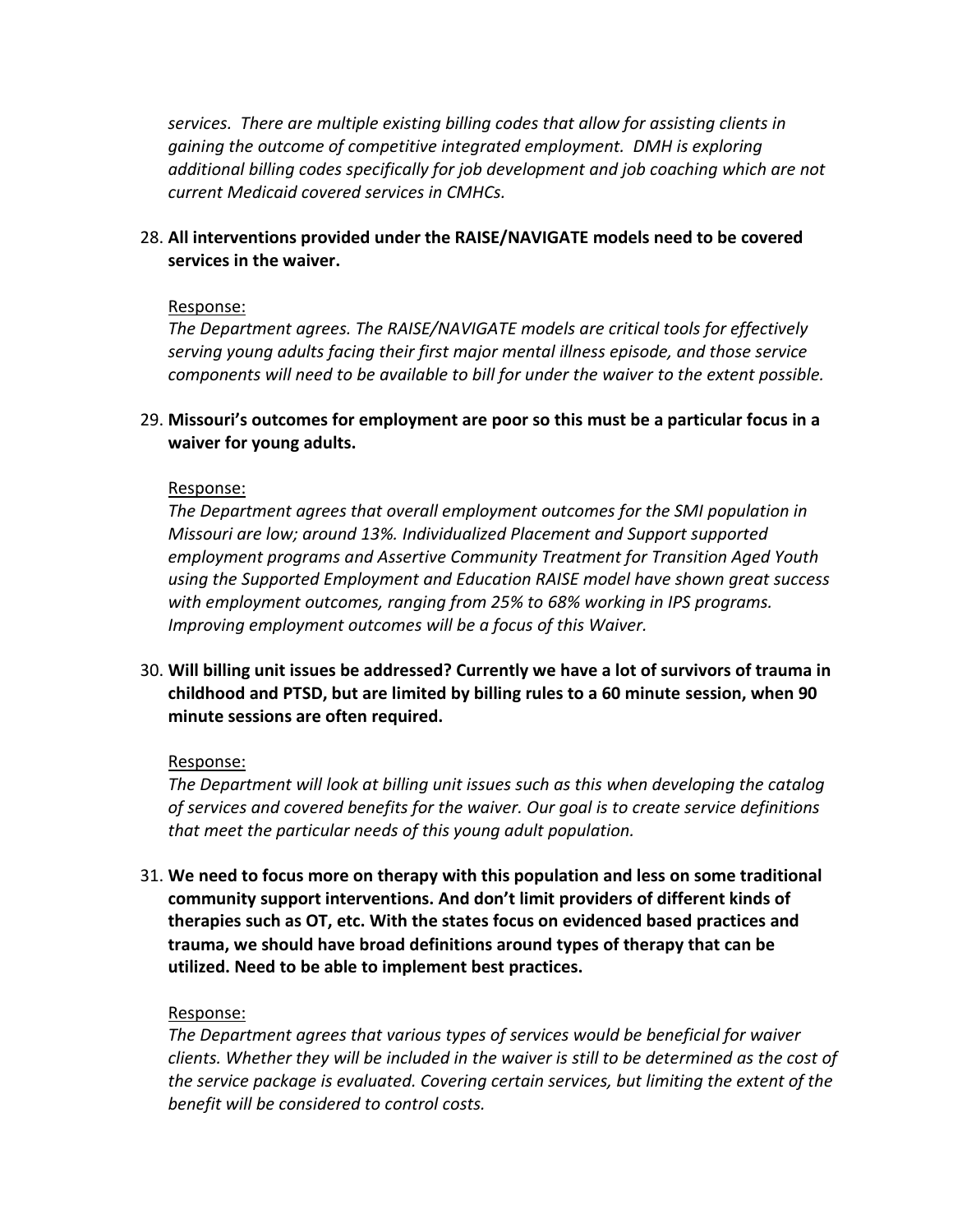32. **We should focus on serving fewer clients, but with a stronger benefits package if we want to achieve real outcomes.** 

## Response:

*This comment gets to a critical issue in the development of the waiver. Balancing the desire to serve as many eligible persons as possible with a strong package of physical and behavioral health services versus the limitations on funding to get the program started, will be an important discussion going forward as we move closer to finalizing eligibility requirements and the benefits package. The demonstration aspect of the waiver and the evaluation piece will require the achievement of identified outcomes.* 

33. **Persons on the lower end of the 19-35 population often have relatively intact family structures and support; they may not have burned all their bridges at this point as opposed to older persons, so allow us to work with those family members too and bill for it. Need to be able to reinforce natural support systems while they are still relatively intact.**

### Response:

*The Department agrees with this comment. The ability to work with family members and the current support structure for waiver clients is critical to achieving good outcomes. We will evaluate where and how these activities can be funded.* 

34. **Will we consider wrap-around payments in the waiver? Sometimes we provide something simple like a new pair of shoes for a person going to a job interview, or allowances for cell phones; hopefully we will have some way to access wrap-around funding.** 

## Response:

*The Department agrees that funding for wrap-around services is important for this population. However, it is highly unlikely these types of payments could be incorporated as a Medicaid reimbursable service, even under an 1115 demonstration waiver. We will evaluate what is the most appropriate method to pay for wrap-around services for waiver clients.* 

35. **We need to help persons learn, and reinforce social skills, and communicate with them the way young adults communicate, with computers, social media applications, etc. and get paid for that. The case management/community support procedure codes should reimburse for electronic based contacts with waiver clients. Many young persons prefer text messaging to phone calls or even home visits.** 

#### Response:

*The Department agrees that communication strategies targeted to young adults, including their preferences, should be evaluated. DMH and MO HealthNet have been in*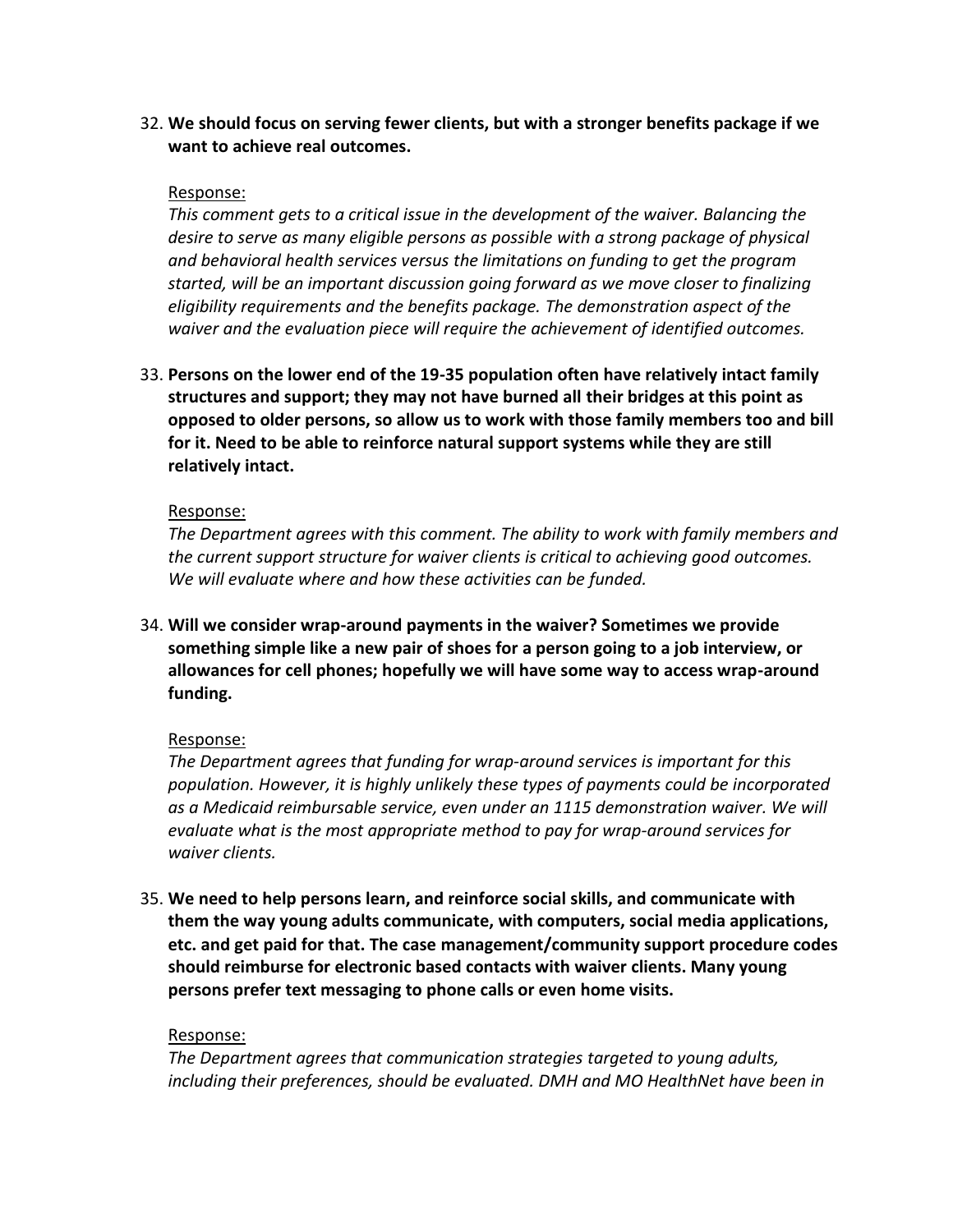*discussions for some time regarding the appropriateness of reimbursing electronic-based contacts with Medicaid recipients.* 

## 36. **What happens when a provider who doesn't have a CSTAR contract has a waiver client with SUD and SMI?**

## Response:

*Providers are expected to make appropriate referrals for waiver clients who are determined to need other services not provided through their contracts with the Department. Care should be coordinated between providers when multiple services are needed.* 

## 37. **We need a procedure code to reimburse for crisis intervention that is available in different settings including ERs and crisis stabilization centers.**

## Response:

*Crisis intervention is currently being proposed as a covered service under the waiver. We need to evaluate the settings in which this service should be delivered in the waiver.* 

## 38. **What are the diagnostic criteria for SMI and SUD for the waiver?**

## Response:

*The proposed diagnostic criteria for Waiver eligibility is a large subset of current diagnostic criteria for admission to CPR and CSTAR programs. The specific proposed diagnoses were sent to the stakeholders group following the first meeting and will be discussed further at the second meeting on September 23.* 

## 39. **On the Waivers Requested section, #1, in the CMS Concept Paper, what exactly does the Retroactive Eligibility section 1902(a) (34) mean?**

## Response:

*Under Medicaid rules, individuals typically are eligible for coverage of services up to three months prior to when they apply. Several states have requested and received this waiver, including Virginia. It is generally requested as a cost-saving mechanism that helps the state cover more people and that was likely the rationale in Virginia. As the waiver development proceeds we anticipate discussing this further to make a final determination on whether we want a waiver from this section.*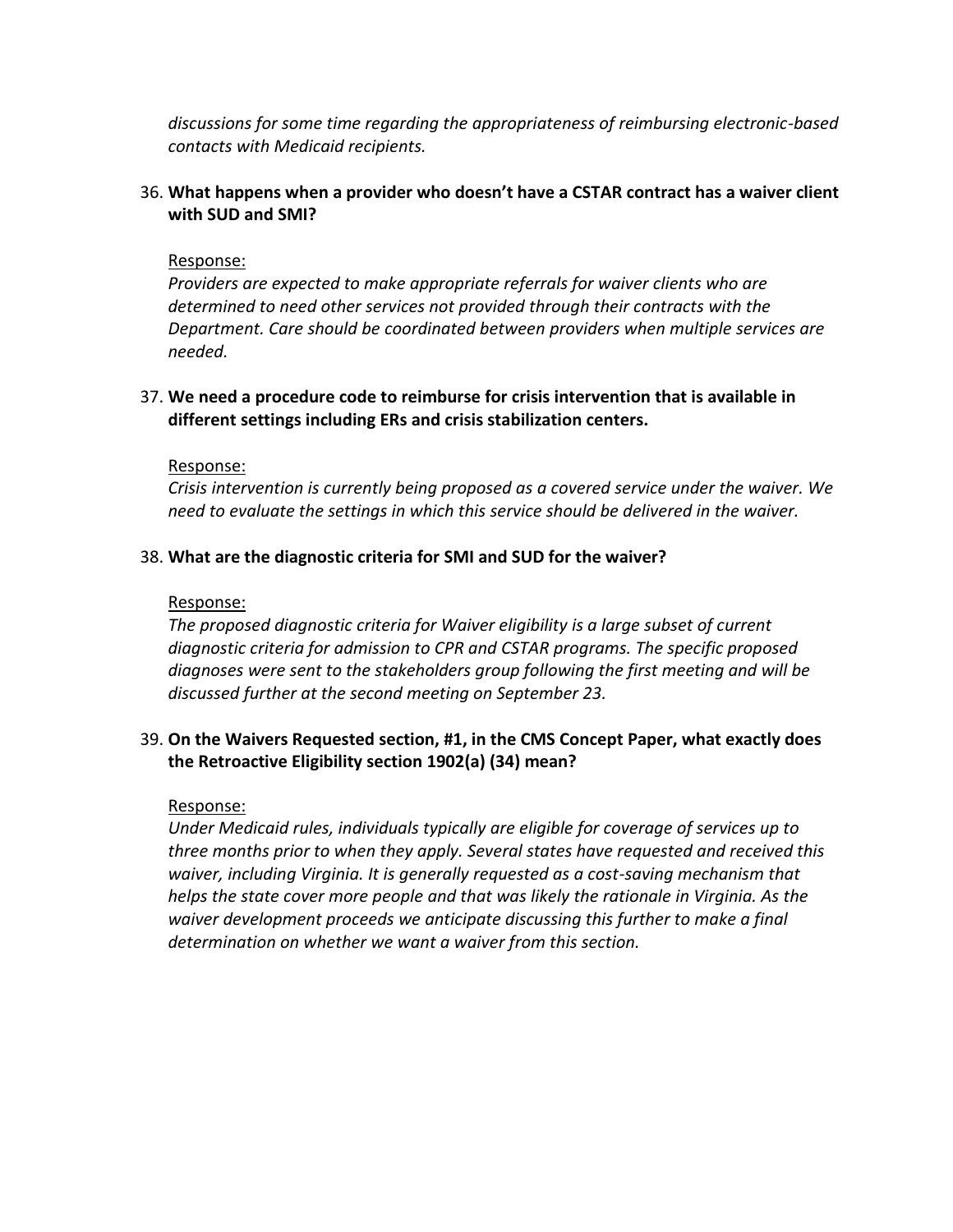## **1115 Waiver Stakeholders Questions, Comments, and Responses September 23 meeting**

1. **Several persons asked why the Access Crisis Intervention (ACI) system is not being proposed as a point of entry into the 1115 Waiver, and why the entry points were limited to the CMHL and ERE programs. It was stated that limiting the entry points to CMHL and ERE could create adverse incentives whereby individuals try to access the waiver by using those two entry points inappropriately.** 

## Response:

*The Department originally received approval from the Governor's office and the General Assembly to move forward with developing an 1115 Waiver on the basis of using only CMHL and ERE as the entry points. The Department understands there could be adverse incentives with using just these two programs as entry points into the Waiver and will work with providers to insure this does not occur. In addition, the limited funding available to support the waiver would not allow for a larger broad based client population identified through ACI to be served in the Waiver. As funding becomes available for additional ERE projects the Department will add those regions as Waiver entry points.* 

2. **One person questioned if we are missing the original intent of the waiver which was to intervene with individuals early in the progression of their illness near the time of their first episode, and suggested the Department consider a tier system with a mix of CMHL/ERE and possibly some ACI individuals who meet the original intent of early intervention.** 

## Response:

*The original intent of the Waiver was to provide a path for uninsured young adults age 19-35 identified through the CMHL and ERE crisis programs to obtain Medicaid eligibility and access a targeted benefit package of physical and behavioral health services. Many of those persons are relatively early in their illness progression, although that will vary from one person to another. The Department will consider how to develop eligibility guidelines to prioritize persons applying to the Waiver, which could result in a tiered system based on an assessed level of need. The Department is reluctant, for reasons described in #1, to open Waiver eligibility to persons identified through ACI at this time. As funding becomes available for additional ERE projects the Department will add those regions as Waiver entry points.*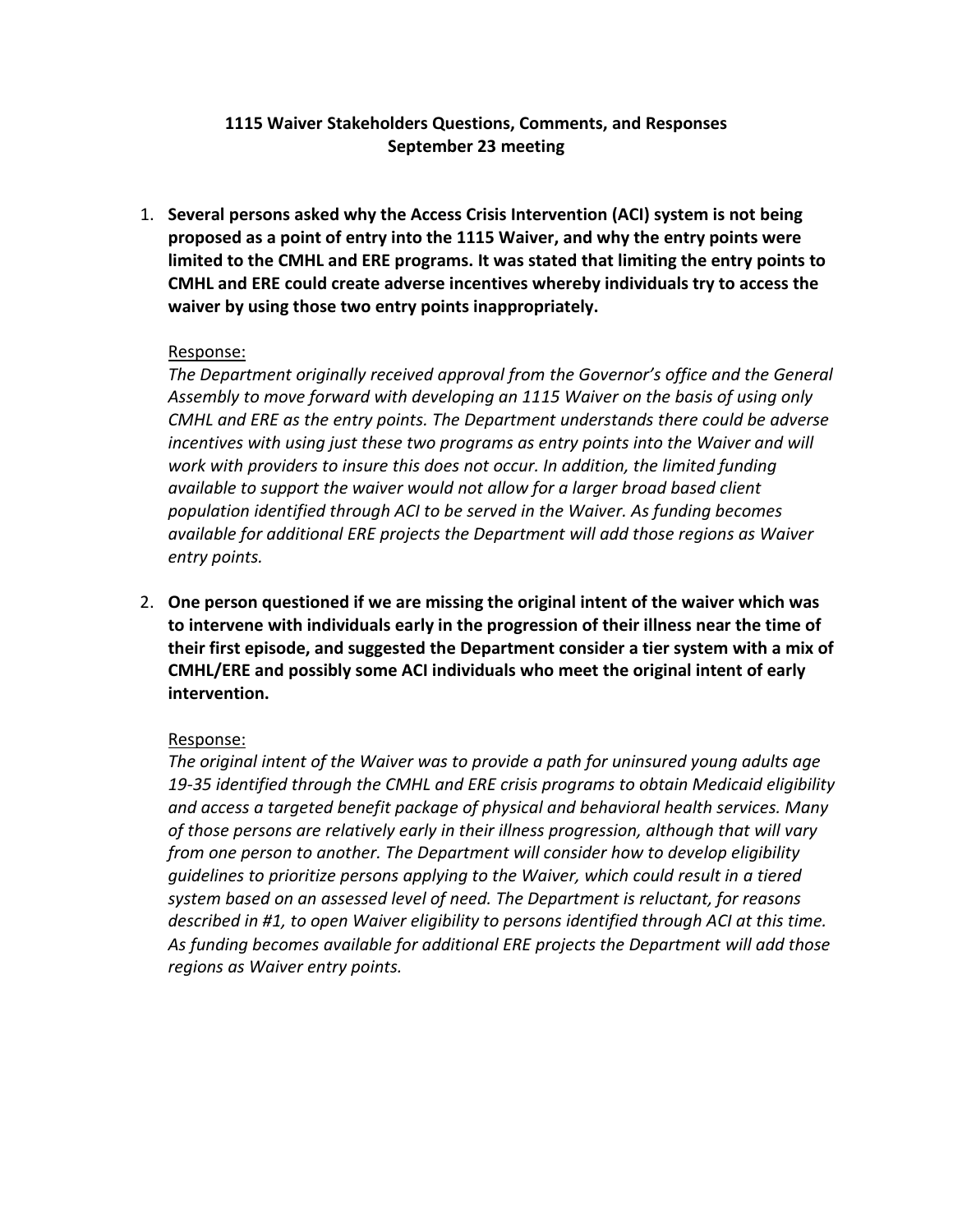3. **One person questioned why Assertive Community Treatment (ACT) was part of the proposed benefits package, stating that by the time an individual qualifies for an ACT team they are already permanently and totally disabled (PTD), and thereby not the focus of an early intervention waiver.** 

#### Response:

*The Department is proposing that Waiver clients be able to access both traditional ACT teams and the newer Transitional Age Youth (TAY) ACT teams, as appropriate. Since employment is a key goal of the Waiver, we believe that accessing the employment specialist on both types of ACT teams would be an appropriate benefit to help achieve employment goals. Some persons who access traditional ACT team are still relatively early in their illness progression, and we are not inclined to draw a firm line as to where someone is in their illness progression in the context of Waiver eligibility.* 

4. **One person questioned why employment services were part of this Waiver and suggested Vocational Rehabilitation (VR) should be at the table and provide the employment services needed by this population so the limited dollars could be spent on other parts of the benefits package. Another person agreed that VR should be at the table and coordinating with the Department, but questioned how many persons in this Waiver would meet VR's eligibility (order of selection) criteria. Another person supported VR working with as many Waiver clients as they can under their guidelines.** 

## Response:

*Differing comments were received regarding how DMH should coordinate employment services and supports with VR. Since not all Waiver clients will meet VR eligibility requirements, the Department believes the best approach is to individually assess each persons needs in the employment area, utilize VR supports when appropriate, and utilize supports though CMHC's where appropriate, coordinating between the two entities to avoid duplication and insure the person gets access to the employment supports that fit best for them.* 

5. **One person stated that inpatient hospital costs are an important factor and asked if the Department has looked at hospitalization and diversion rates for the specific persons being identified in the CMHL and ERE programs.** 

#### Response:

*The Department agrees that inpatient costs are an important factor. We have not looked specifically at hospitalization and diversion rates for CMHL clients. The Department has data on ERE clients that indicate significant decreases in both ER visits and hospitalization. At this point the Department believes both inpatient and ER will not be covered services under the Waiver.*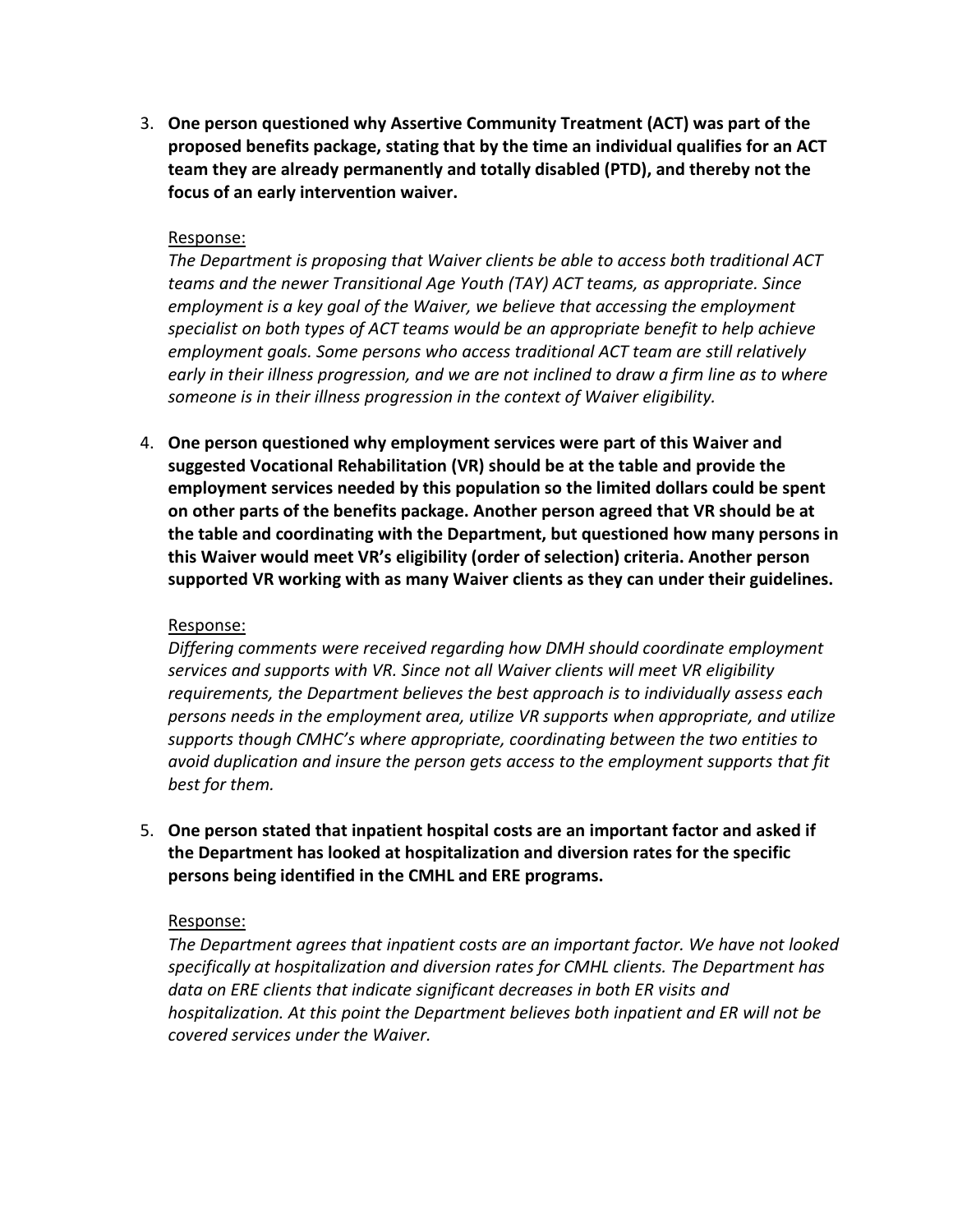6. **One person stated the ACI system has benefitted greatly from the ERE project, but is concerned that diversion rates could start going down if persons are incentivized to use ER's to gain access to Waiver eligibility.** 

## Response:

*As stated previously, the Department is interested in working with providers to insure persons do not utilize services such as ER inappropriately just to become eligible for the Waiver. Diverting persons from using ER's is also a goal of the ERE project and persons diverted will be eligible for Waiver enrollment.* 

7. **One person stated the Waiver needs to be focused on early intervention, as persons with higher needs will use more of the scarce resources and fewer persons will be able to gain access to the Waiver.** 

#### Response:

*The Department agrees that a major focus of the Waiver will be on early intervention, and persons later in their illness progression tend to have higher needs and would likely use our limited resources at a higher rate. However, we are not inclined to draw a firm line as to how early in their illness progression a person has to be in order to be admitted to the Waiver. We intend to provide general guidelines in this area for providers to use when considering a referral to the Waiver for young adults identified through CMHL and ERE. We believe persons in this age range, even if they have been struggling with SMI and/or SUD for longer periods of time than others, can still be positively impacted by access to the benefits package and achieve significant outcomes in the area of employment and other demonstration goals.* 

8. **One person stated the list of proposed services looks good, but would like to see expanded definitions to be sure, and suggested that definitions be written with flexibility, such as providing for group interventions as appropriate.** 

## Response:

*The Department agrees with this comment. We are developing a services catalog for the Waiver application and the system redesign necessary at both MO HealthNet and DMH. The service definitions will be flexible to meet the unique needs of the Waiver population, and will include several types of group interventions.* 

9. **One person asked for clarification on what Medicaid claims data Mercer is working from.** 

## Response:

*The Department is providing Mercer with Medicaid claims data for the past five (5) complete calendar years, 2010-2014, for persons meeting the proposed Waiver eligibility requirements, i.e., age 19-35 and with an SMI and/or SUD diagnosis.*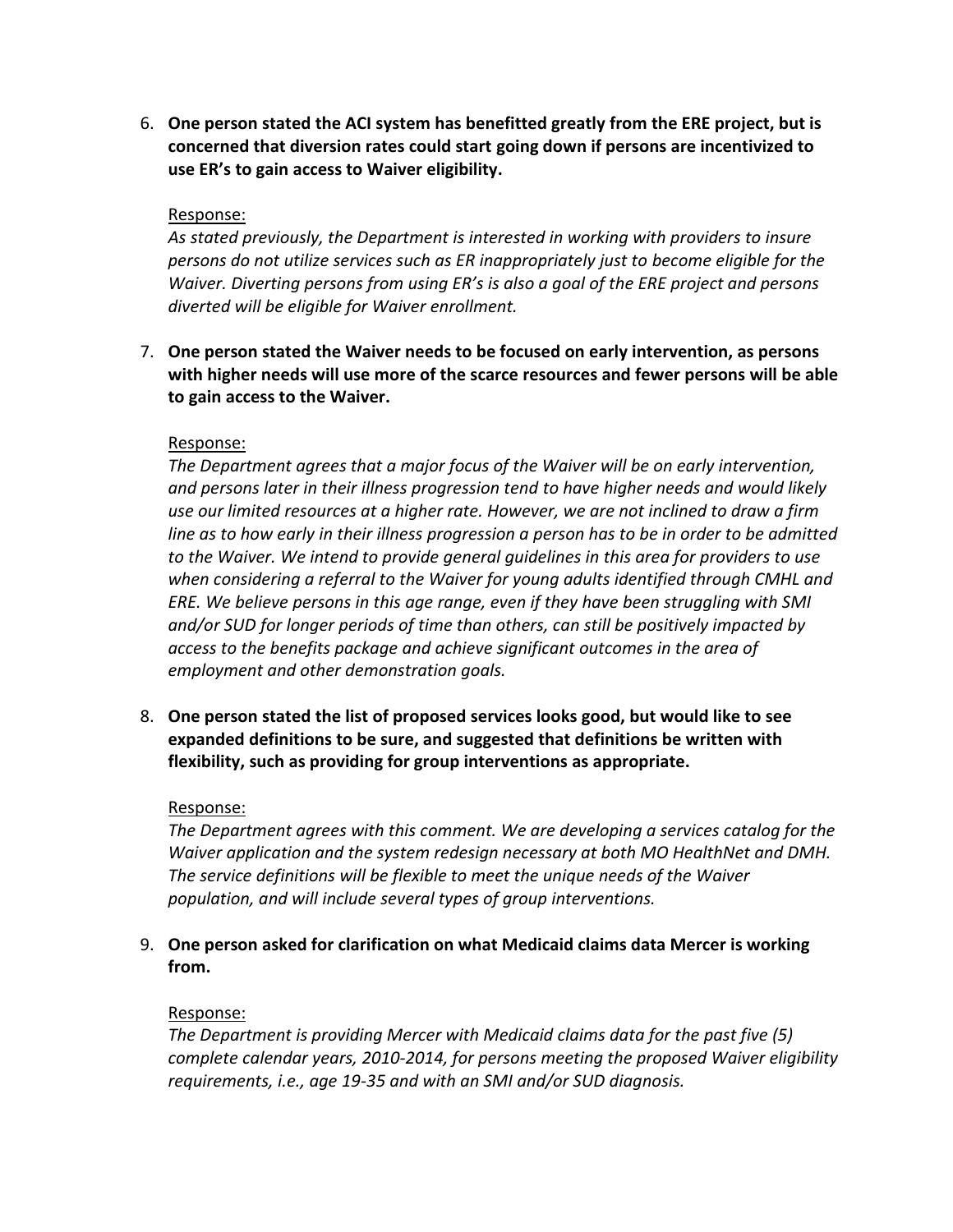10. **One person suggested that the Waiver application be written so that local providers have the ability to make their own tough decisions on what road to take to get persons admitted.** 

#### Response:

*In order to get an 1115 Waiver application approved, we must be very specific about the entry points, benefits, eligibility criteria, and process for getting clients admitted to the Waiver. This will result in less flexibility than providers are used to when providing services in Department funded programs.* 

11. **One person asked if the DLA-20 can be used to assess the level of need of persons being identified through the ACI system so some of those individuals can gain access to the Waiver.**

#### Response:

*The DLA-20 will be used to assess level of need for persons identified through the CMHL and ERE entry points. As described earlier, the Department will not be using the ACI system as an entry point into this Waiver.* 

12. **One person advocated for the inclusion of personality disorders (specifically borderline and antisocial) and Obsessive Compulsive Disorder in the list of waiver eligible diagnoses, stating they can be very debilitating and are often paired with another diagnosis. Another person said their agency has a large number of persons with borderline personality disorder and asked if other agencies are seeing that as well, and suggested the Department look closer at this population for waiver eligibility. Another person questioned why Schizophrenia, Catatonic Type was a proposed diagnosis for Waiver eligibility, and suggested the Department take another look at the proposed diagnostic eligibility criteria to see that it is appropriate to the proposed population of 19-35 year olds needing early intervention. Another person questioned why Major Depression-Recurrent was being proposed for waiver eligibility when persons with that diagnosis were likely to be further downstream and not as appropriate for early intervention. Another person stated that including Major Depression-Single Episode would be appropriate for a program focusing on early intervention. Another person questioned why the Department does not just make the waiver diagnoses consistent with current CPRC and CSTAR diagnostic criteria.** 

#### Response:

*The Department took all the suggestions for expanding the diagnostic eligibility requirements for Waiver admission under consideration following the last stakeholder meeting. Primarily due to concerns about opening up Waiver eligibility beyond the availability of the initial limited funding, we are not inclined to add additional diagnoses to the Waiver eligibility at this time. We will keep these comments under advisement as we implement the Waiver and will consider expanding the diagnoses at a future date.*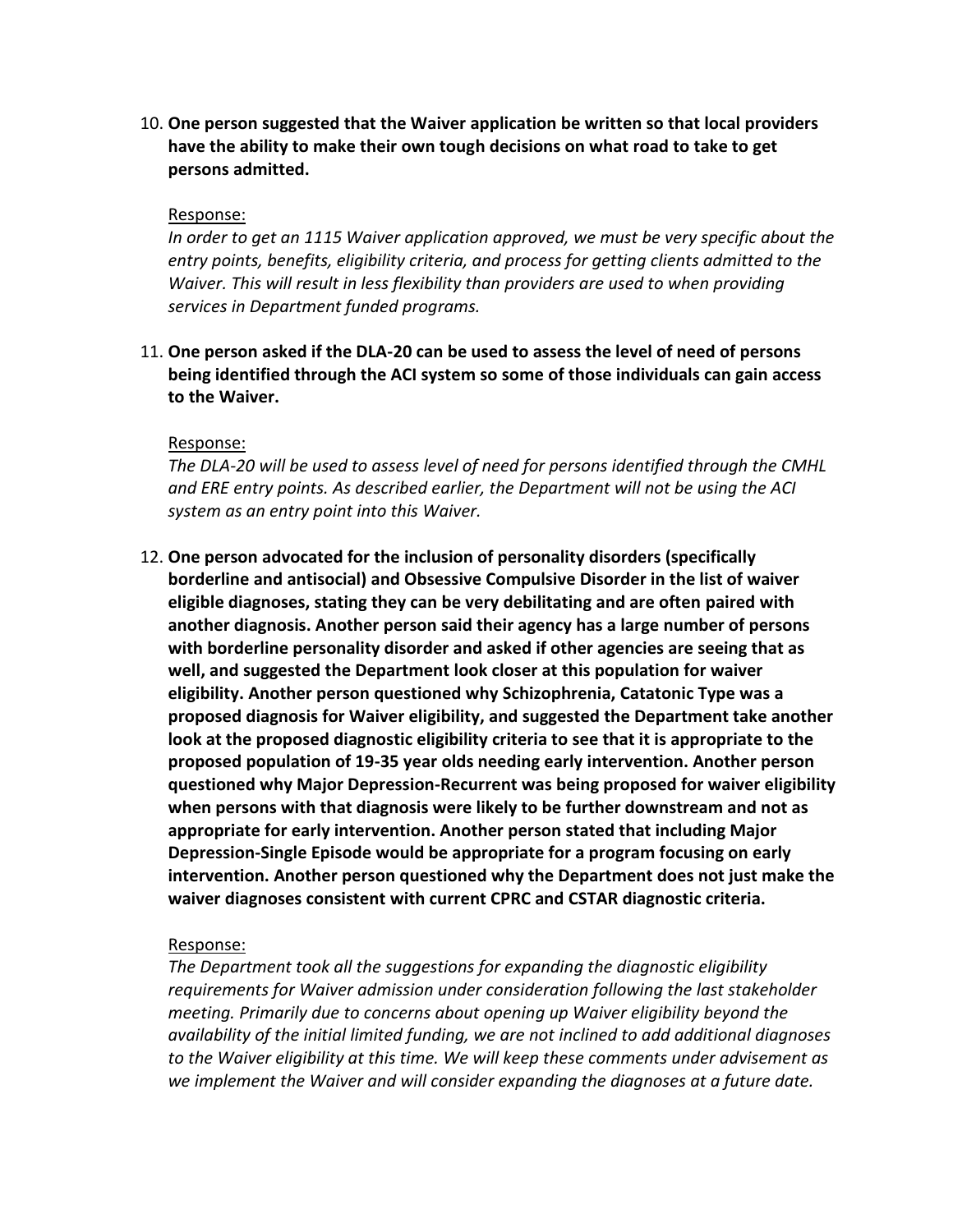13. **One person asked what the expected caseload size would be for a CSS (Community Support Specialist), noting that the time a CSS would have to work on employment issues would depend on the caseload size.** 

Response:

*The Department will take this comment under advisement as we develop definitions for Waiver services.* 

## 14. **One person asked that employment specialists and job coaches be included in the definition of eligible providers for the employment supports service.**

Response:

*The Department agrees with this comment and intends to define eligible providers of the Employment Supports service to include Community Support Specialists, Peer Specialists, and Employment Specialists and Job Coaches as eligible providers of the service.*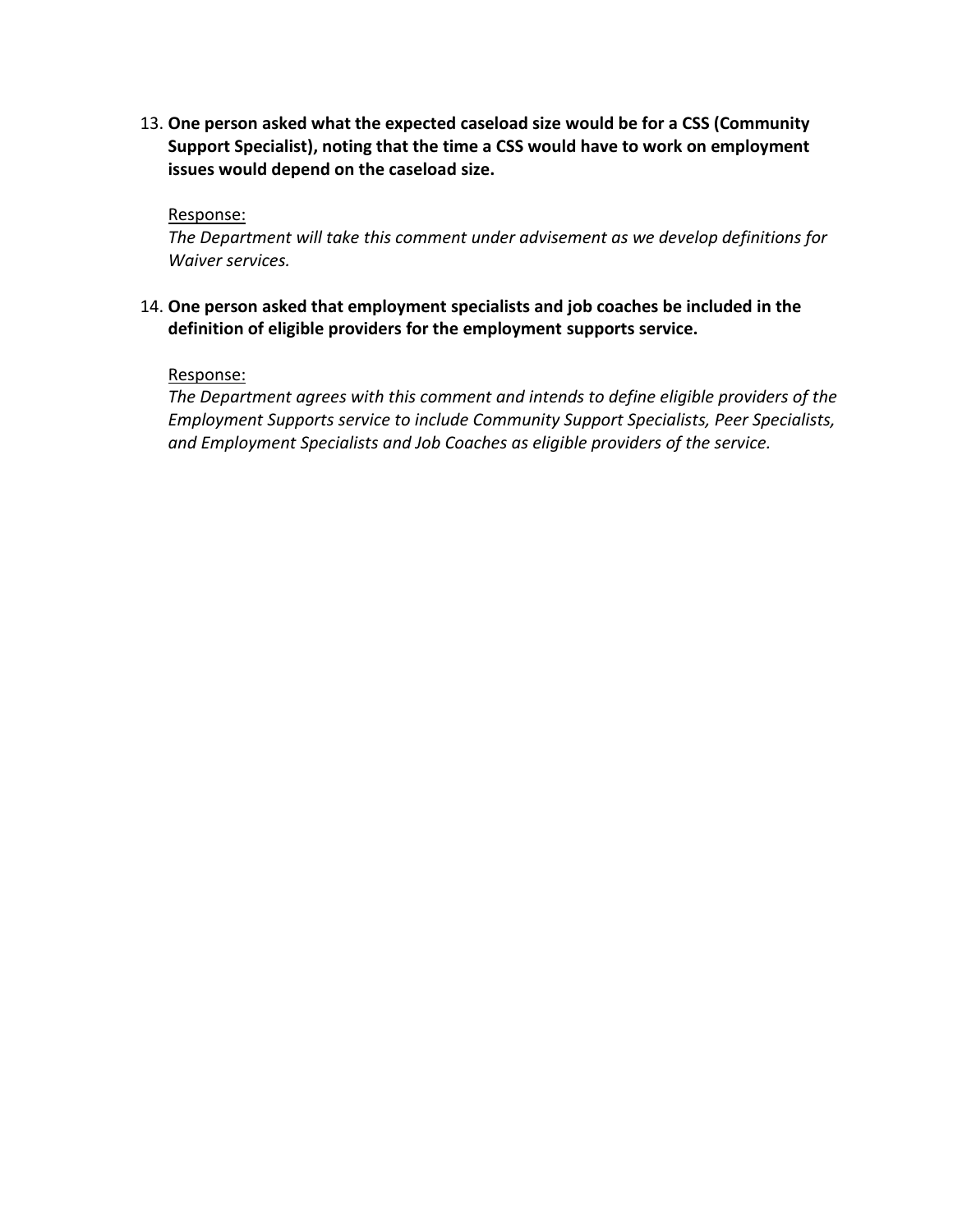## Appendix IV - Abbreviated Public Notice

### **Public Notice**

The Missouri Department of Social Services (DSS), in partnership with the Missouri Department of Mental Health (DMH), hereby notifies the public of its intent to submit a written application to request a Section 1115 Research and Demonstration waiver for the Mental Health Crisis Prevention Project. A copy of the full public notice document and the demonstration application under consideration may be found at<http://dss.mo.gov/mhd/>. We are providing this notice pursuant to Centers for Medicare & Medicaid Services (CMS) requirements in Title 42, Section 431.408, Code of Federal Regulations.

The 1115 Waiver for the Mental Health Crisis Prevention Project is designed to provide early intervention, treatment and community support services to Missourians aged 21 to 35 with income levels at or below 150 percent of the Federal Poverty Level who are identified through a behavioral health crisis.

### **Public Comments and Hearings**

The public is invited to review and comment on the State's proposed demonstration waiver request. It can be viewed at<http://dss.mo.gov/mhd/>. The public may also request a copy of the application by calling the DMH Division of Behavioral Health at 573-751-9499.

Written comments postmarked on or before March 25, 2016 or email submitted until midnight on March 25, 2016 will be accepted. Comments may be sent to the following address:

**MO HealthNet Division P.O. Box 6500 Jefferson City, MO 65102-6500 Attn: MO HealthNet Director Email: [Ask.MHD@dss.mo.gov](mailto:Ask.MHD@dss.mo.gov)** 

#### **Public Hearings**

There will be six public hearings in which the public is invited to comment on the 1115 Waiver Demonstration for the Mental Health Crisis Prevention Project application. The Public Hearings are scheduled:

**March 10, 2016, 3:00-5:00 p.m. Mark Twain Behavioral Health 917 Broadway Hannibal, MO 63401 Public may call 1-866-906-9888, PIN# 9841665 for teleconference**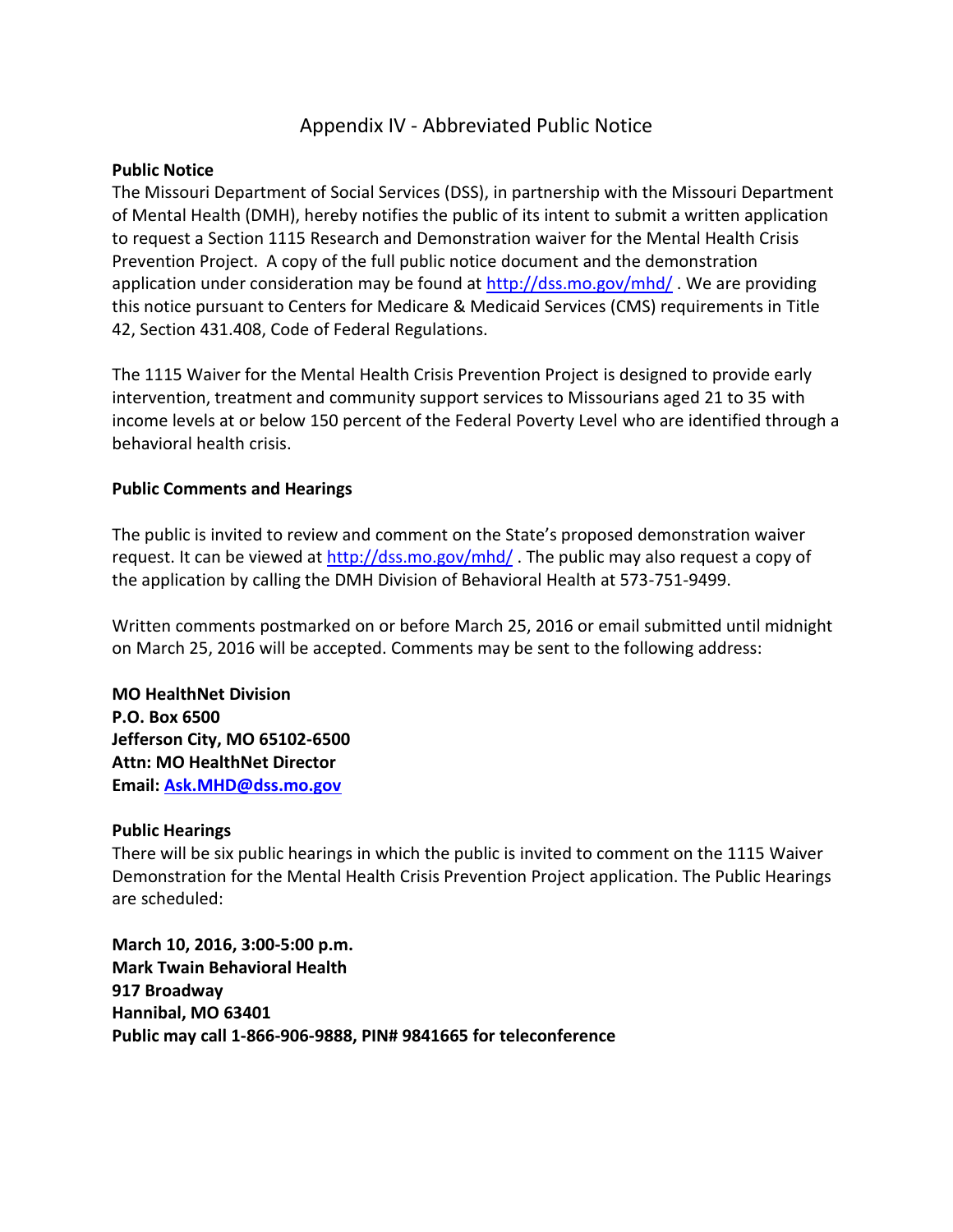**March 11, 2016, 9:00-11:00 a.m. Community Counseling Center 402 S. Silver Springs Road Cape Girardeau, MO 63703 Public may call 1-866-906-9888, PIN# 9841665 for teleconference** 

**March 11, 2016, 2:00-4:00 p.m. BJC Behavioral Health BJC Learning Institute, LL Conference Room C 8300 Eager Road St. Louis MO 63144 Public may call 1-866-906-9888, PIN# 9841665 for teleconference** 

**March 17, 2016, 2:00-4:00 p.m. Missouri Coalition for Community Behavioral Healthcare 221 Metro Drive Jefferson City, MO 65109 Public may call 1-866-906-9888, PIN# 9841665 for teleconference** 

**March 18, 2016, 9:00-11:00 a.m. Burrell Behavioral Health 1300 E. Bradford Parkway Springfield, MO 65804 Public may call 1-866-906-9888, PIN# 9841665 for teleconference** 

**March 18, 2016, 3:00-5:00 p.m. ReDiscover 901 NE Independence Ave. Lee's Summit, MO 64086 Public may call 1-866-906-9888, PIN# 9841665 for teleconference** 

Verbal or written comments will be accepted at the public hearings. Complete copies of the 1115 Waiver Demonstration for the Mental Health Crisis Prevention Project application will be available at the public hearings. The outcome of this process and the input provided will be summarized for CMS upon submission of the demonstration application. The summary of comments will be posted for public viewing at<http://dss.mo.gov/mhd/>along with the waiver application when it is submitted to CMS.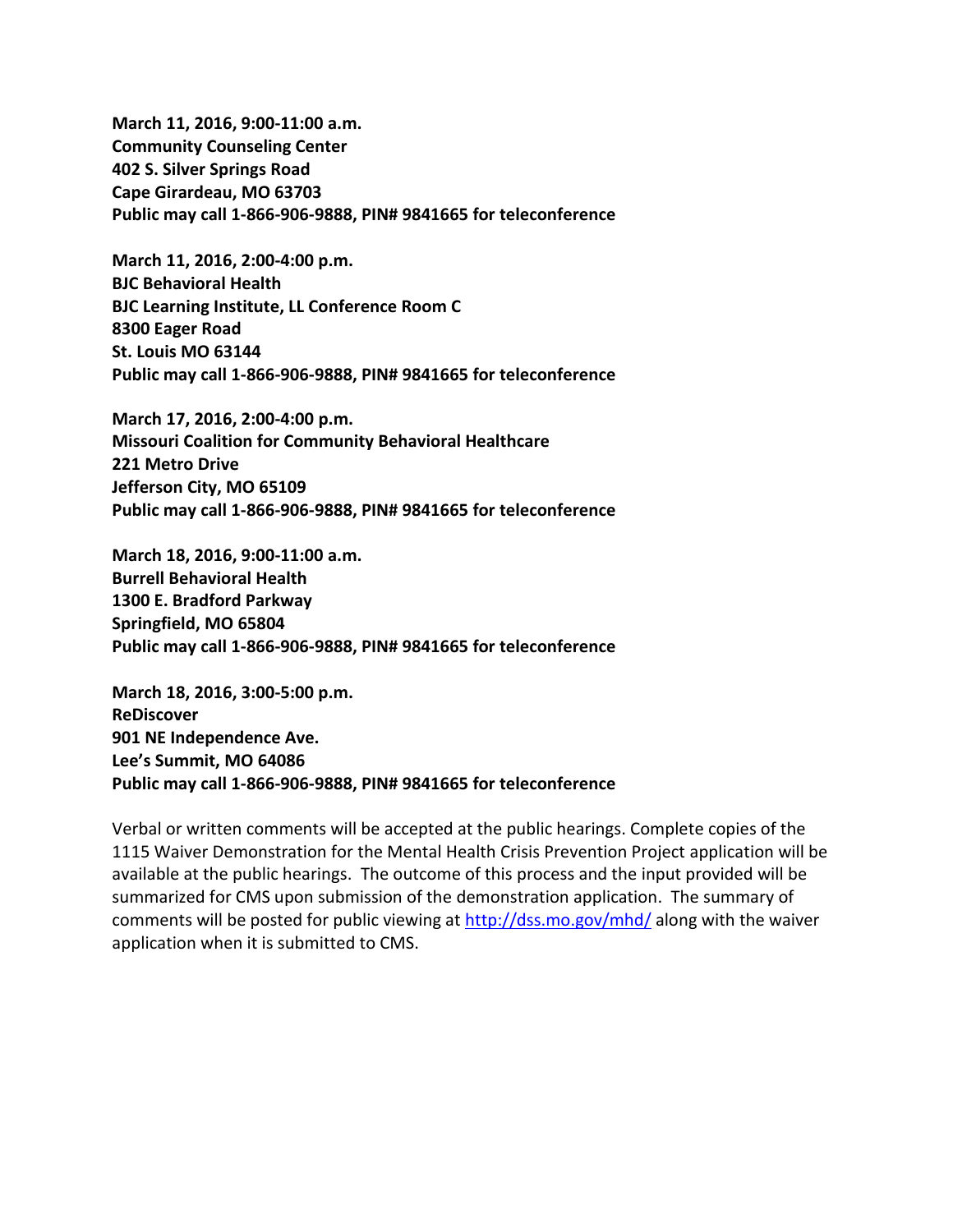## Appendix V – Public Notice

## Public Notice

The Missouri Department of Social Services (DSS) is providing public notice of its intent to submit to the Centers for Medicare and Medicaid Services (CMS) a written application to request approval of a Section 1115 Research and Demonstration waiver and to hold public hearings to receive comments on this proposal. We are providing this notice pursuant to CMS requirements in Title 42, Section 431.408, Code of Federal Regulations.

DSS, through its MO HealthNet Division and in partnership with the Missouri Department of Mental Health (DMH), is seeking a five-year Medicaid Section 1115 Research and Demonstration waiver (hereinafter "demonstration" or "demonstration application") for the Mental Health Crisis Prevention Project which is designed to provide early intervention, treatment and community support services to Missourians aged 21 to 35 who are identified through a behavioral health crisis. The overall goal of this demonstration is to identify young adults in crises, extend Medicaid eligibility with a targeted benefit package, and engage individuals in services that start them on the path to recovery.

## **Program Description and Goals**

The proposed demonstration builds upon two successful programs implemented as part of Governor Nixon's Strengthening Missouri's Mental Health System Initiative. These programs – the Community Mental Health Liaison program and the Emergency Room Enhancement program – identify young adults who are experiencing a behavioral health crisis and link them to health care and behavioral health services. Under the proposed demonstration, individuals identified through these programs will have far greater access to integrated medical and behavioral health services, including evidence-based supported employment services. More specifically, the goals of the demonstration are to:

- Improve access to health care for a segment of the uninsured population in Missouri who have significant medical and behavioral health needs;
- Improve the physical and behavioral health outcomes of demonstration participants, thereby delaying or reversing the progression toward disability; and
- Improve the education and employment outcomes of demonstration participants by creating a pathway toward independence.

Once approved, the demonstration will be statewide and will operate for a period of five years. Missouri proposes to implement July 1, 2016, and operate the waiver through June 30, 2021, or until Missouri implements a broader expansion of Medicaid that would otherwise make this population of adults eligible for coverage under the State Plan.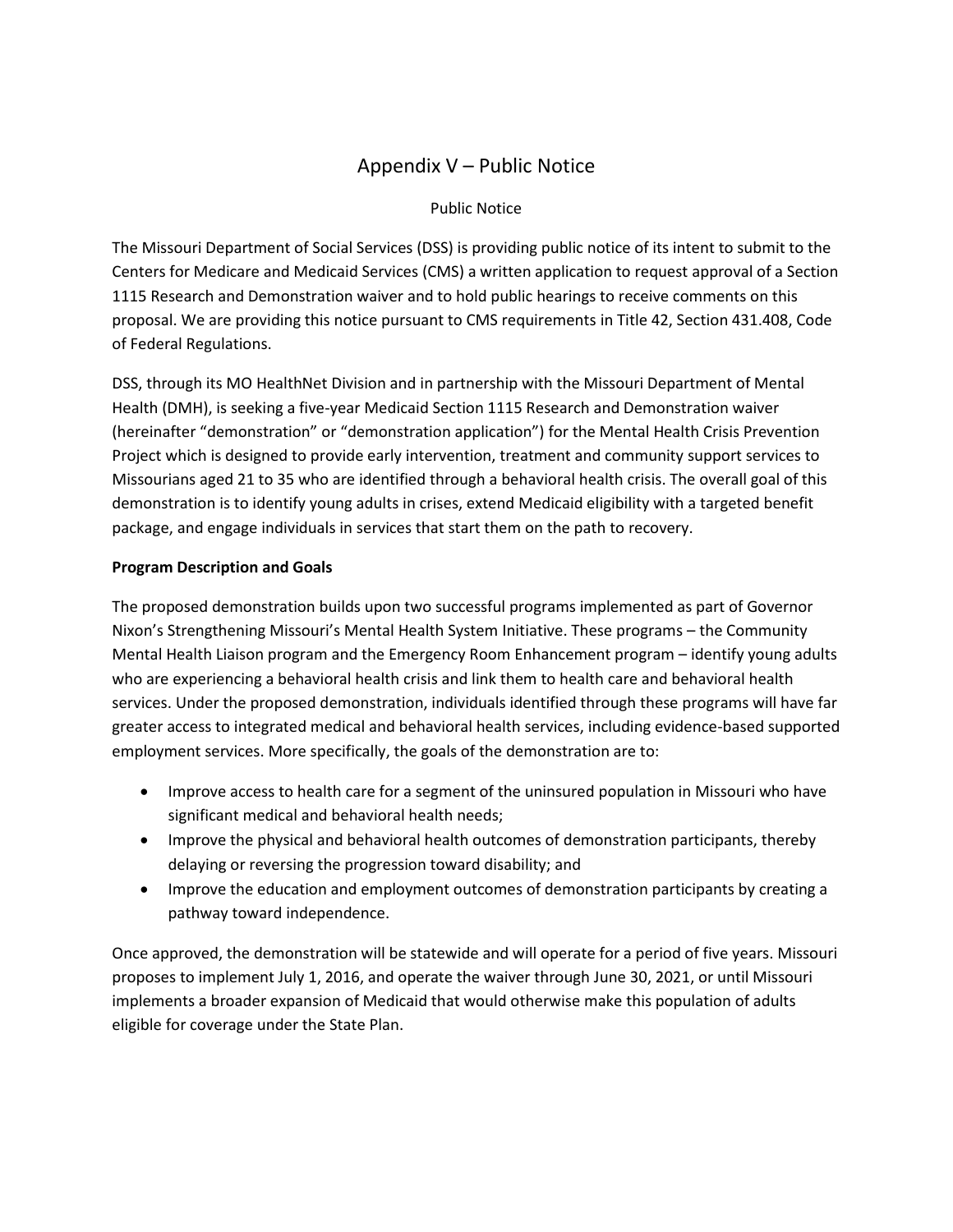### **Beneficiaries and Eligibility Criteria**

For this demonstration, Missouri proposes to target individuals who meet the following eligibility parameters. Individuals must meet all of the requirements outlined below to be eligible for the demonstration:

- Referred through the Community Mental Health Liaison (CMHL) or the Emergency Room Enhancement Program (ERE) with a serious behavioral health crisis;
- Determined to have and need treatment for a serious mental illness (SMI) and/or substance use disorder (SUD) as defined by the Department of Mental Health;
- At the time of application, need for treatment requires a total Daily Living Activities (DLA) GAF/mGAF score of 50 or below for both serious mental illness and/or substance use disorder;
- Adult ages 21 to 35 years old;
- U.S. Citizen or eligible qualified legal immigrant;
- Not eligible for any state or federal full benefits program including: Medicaid, Children's Health Insurance Program (CHIP), or Medicare;
- Resident of Missouri;
- Gross income of the individual that is at or below 150% of the Federal Poverty Level (FPL);
- Uninsured; and
- Not residing in a long term care facility, mental health facility, long-stay hospital, intermediate care facility for persons with developmental disabilities, or penal institution.

## **Benefit Package, Delivery System and Cost Sharing**

Missouri is proposing a targeted package of behavioral health and physical health services targeted to young adults with SMI and/or SUD. The proposed benefit package was designed with input from key stakeholders and knowledgeable experts and includes services that best support effective treatment and early intervention for the target population. The services include selected outpatient, nonemergency department based physical and dental health care benefits<sup>1</sup> and a comprehensive set of outpatient, non-residential behavioral health care benefits. Supported employment that includes job development and job coaching is a new service being proposed under the waiver that is designed to move people into education or employment in order to create stable foundations for ongoing recovery, a pathway toward independence, and a path *away* from future disability.

Services will be provided through a fee-for-service delivery system. Cost sharing requirements are no different from those under the Medicaid State Plan.

## **Anticipated Enrollment and Expenditures**

l

<sup>&</sup>lt;sup>1</sup> Inclusion of dental benefits is pending approval of SPA #16-01, submitted January 6, 2016, anticipated effective date January 1, 2016.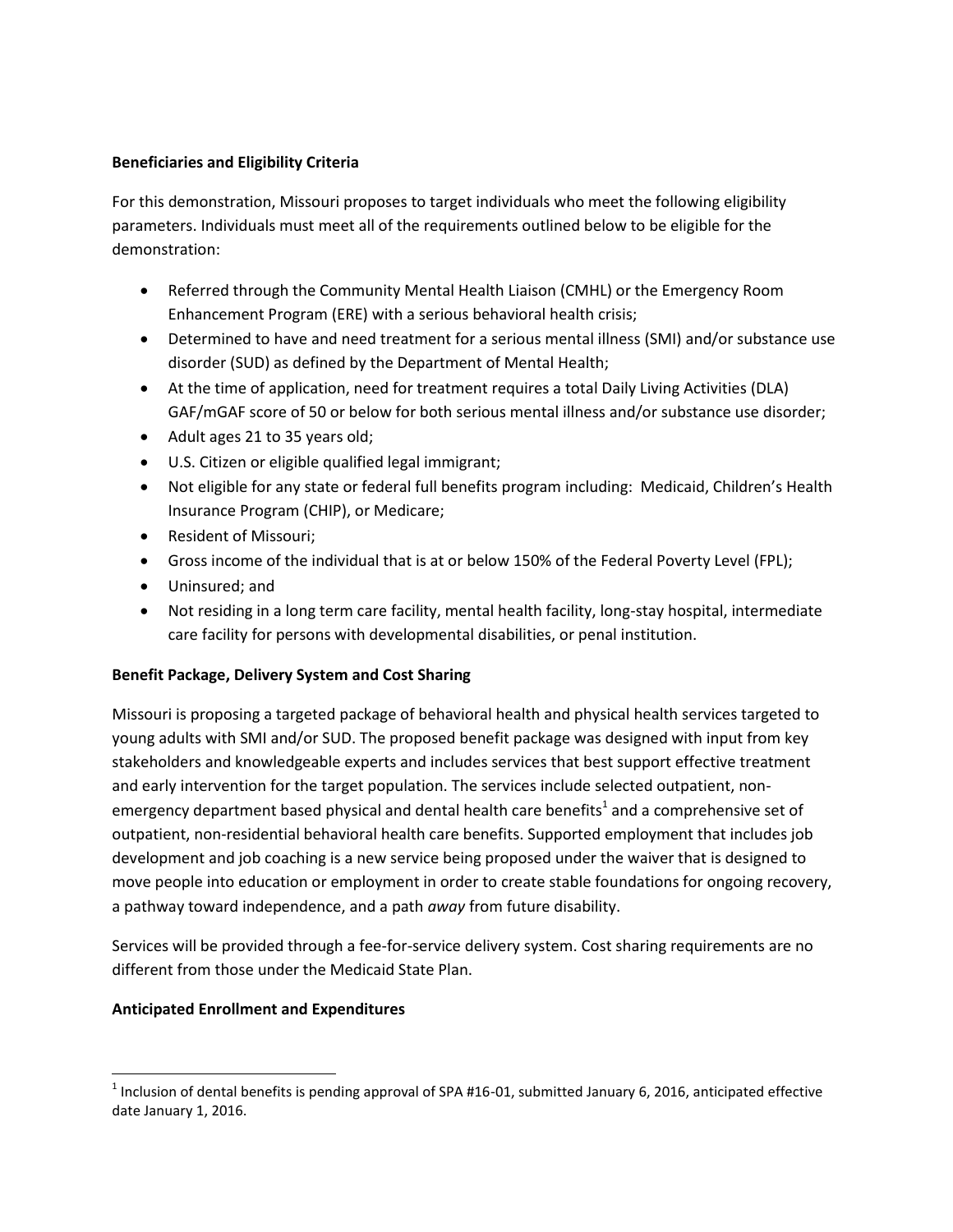Missouri anticipates that approximately 1,000 individuals can be served at any point in time during the demonstration. Projections of the duration individuals will remain in the waiver indicate that approximately 1,900 individuals can be served over the five year course of the demonstration. To the extent additional state funding becomes available, the state may be able to expand enrollment.

| 1115 Waiver<br><b>Population</b>                          | <b>SFY 2017</b><br>$(7/1/16 - 6/30/17)$ | <b>SFY 2018</b><br>$(7/1/17 - 6/30/18)$ | <b>SFY 2019</b><br>$(7/1/18 - 6/30/19)$ | <b>SFY 2020</b><br>$(7/1/19 - 6/30/20)$ | <b>SFY 2021</b><br>$(7/1/20 - 6/30/21)$ | <b>Average Trend</b><br><b>SFY 2017 - SFY</b><br>2021 |  |
|-----------------------------------------------------------|-----------------------------------------|-----------------------------------------|-----------------------------------------|-----------------------------------------|-----------------------------------------|-------------------------------------------------------|--|
| <b>Demonstration Population</b><br>Enrollment (Enrollees) | 1.000                                   | 1,000                                   | 1,000                                   | 1,000                                   | 1,000                                   | 0.0%                                                  |  |
| <b>Demonstration Population</b><br><b>Expenditures</b>    | \$<br>12,628,628                        | 12,162,969<br>\$                        | $12,536,136$   \$<br>l \$               | 13,450,884                              | \$<br>14,302,181                        | 3.2%                                                  |  |

Below is the projected enrollment and expenditures for the five year demonstration.

### **Hypotheses and Evaluation of the Mental Health Crisis Prevention Project**

The demonstration will test the following hypotheses:

- Early intervention with young adults experiencing a behavioral health crisis, including enrollment for a minimum of one year in an evidence-based program of health coverage that coordinates primary and behavioral health care, will result in fewer Emergency Department (ED) visits for participants.
- Early intervention with young adults experiencing a behavioral health crisis, including enrollment for a minimum of one year in an evidence-based program of health coverage that coordinates primary and behavioral health care, will result in fewer Social Security disability determinations, which often lead to full Medicaid eligibility.
- Early intervention with young adults experiencing a behavioral health crisis, including enrollment for a minimum of one year in an evidence-based program of health coverage that coordinates primary and behavioral health care, will increase the likelihood of maintaining or gaining competitive integrative employment.
- Early intervention with young adults experiencing a behavioral health crisis, including enrollment for a minimum of one year in an evidence-based program of health coverage that coordinates primary and behavioral health care, will reduce arrests by law enforcement.
- Early intervention with young adults experiencing a behavioral health crisis, including enrollment for a minimum of one year in an evidenced-based program of health coverage that coordinates primary and behavioral health care, will increase the likelihood of stable housing.
- Early intervention with young adults experiencing a behavioral health crisis, including enrollment for a minimum of one year in an evidenced-based program of health coverage that coordinates primary and behavioral health care, will increase the likelihood of remaining in school or finding and participating in an academic program of choice.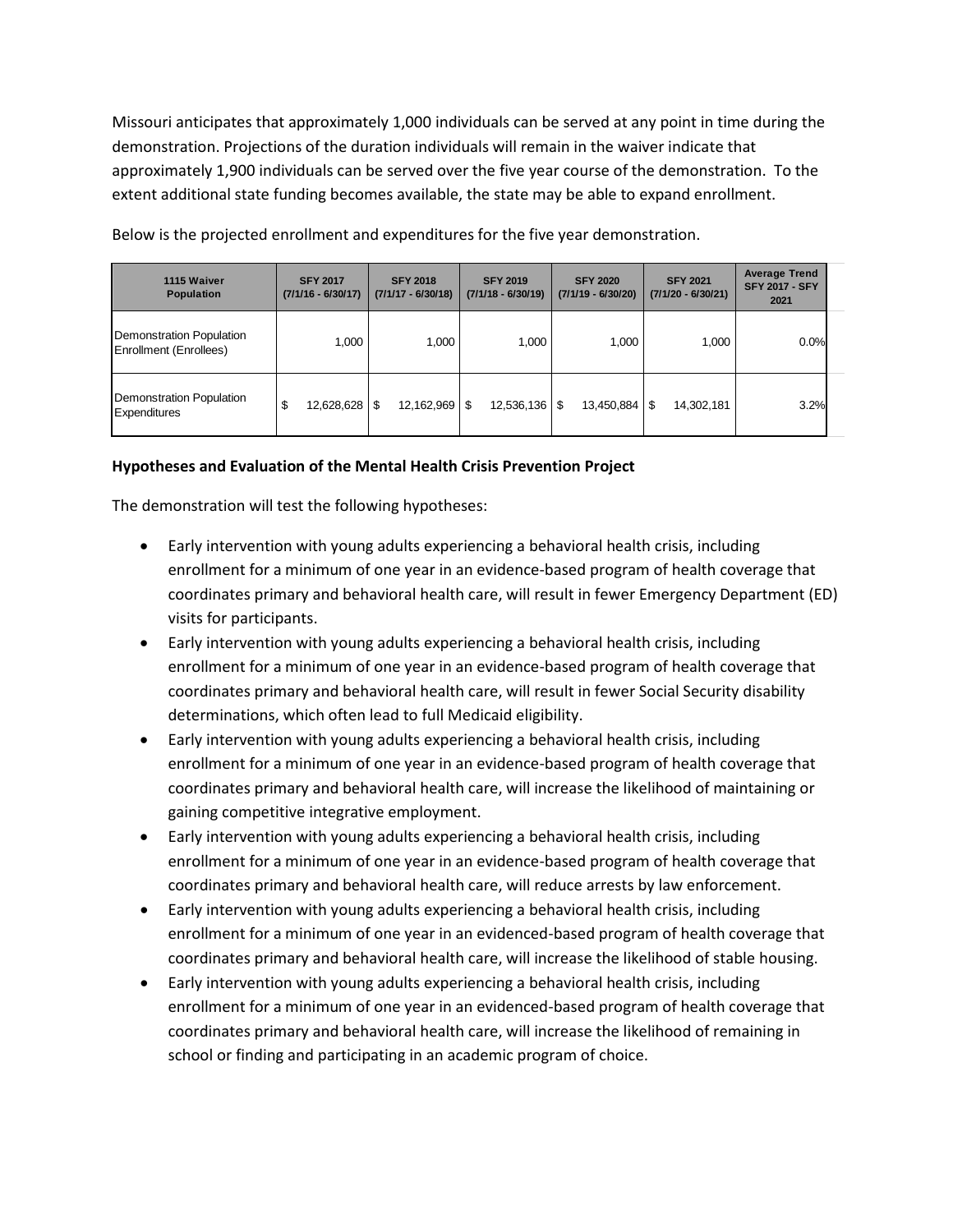These hypotheses will be evaluated by measuring the ED visit rate, Social Security Disability Determination rate, employment rate, arrest rate, private resident living rate/homeless rate, and the rate of involvement in academic programs for demonstration participants.

#### **Waiver and Expenditure Authorities**

Missouri requests, under the authority of Section 1115(a)(2) of the Social Security Act, that expenditures made by Missouri for the items identified below, which are not otherwise included as expenditures under Section 1903 of the Act, shall, for the period of this demonstration, be regarded as expenditures under the state's title XIX plan.

**Expenditures for a targeted benefit package for the population eligible for services under the demonstration.** Expenditures for coverage of health care services for individuals aged 21 through 35, with income up to and including 150 percent of the FPL, who have been identified through the state's Emergency Room Enhancement project or Community Mental Health Liaison Program, who have a serious mental illness and/or substance use disorder as determined by the Department of Mental Health, who have met level of care criteria as determined by the Department of Mental Health, but who are otherwise ineligible for Medicaid based on income.

To the extent necessary to implement the proposal, the demonstration application requests that CMS, under the authority of section 1115(a)(1) of the Social Security Act (42 USC 1315), waive the following requirements of Title XIX of the Social Security Act (42 USA 1396) to enable the State of Missouri to implement the Mental Health Crisis Prevention Project.

#### Amount, Duration, and Scope of Services **Section 1902(a)(10)(B)** Section 1902(a)(10)(B)

To the extent necessary to enable the state to offer a reduced/modified benefit to populations eligible under the demonstration.

#### Reasonable Promptness **Section 1902(a)**(8)

To enable the state to modify eligibility thresholds in order to maintain enrollment up to the limit established in budget neutrality.

#### **Methods of Administration – Transportation Section 1902(a)(4) insofar as it**

To allow the state, to the extent necessary, to not provide non-emergency transportation to and from providers for participants.

To the extent necessary to enable the state to vary income requirements and impose clinical eligibility criteria for individuals to which they otherwise would not be subject under the state plan.

#### **Public Notice and Input**

#### **Comparability Comparability Section 1902(a)(17)**

**incorporates 42 CFR 431.53**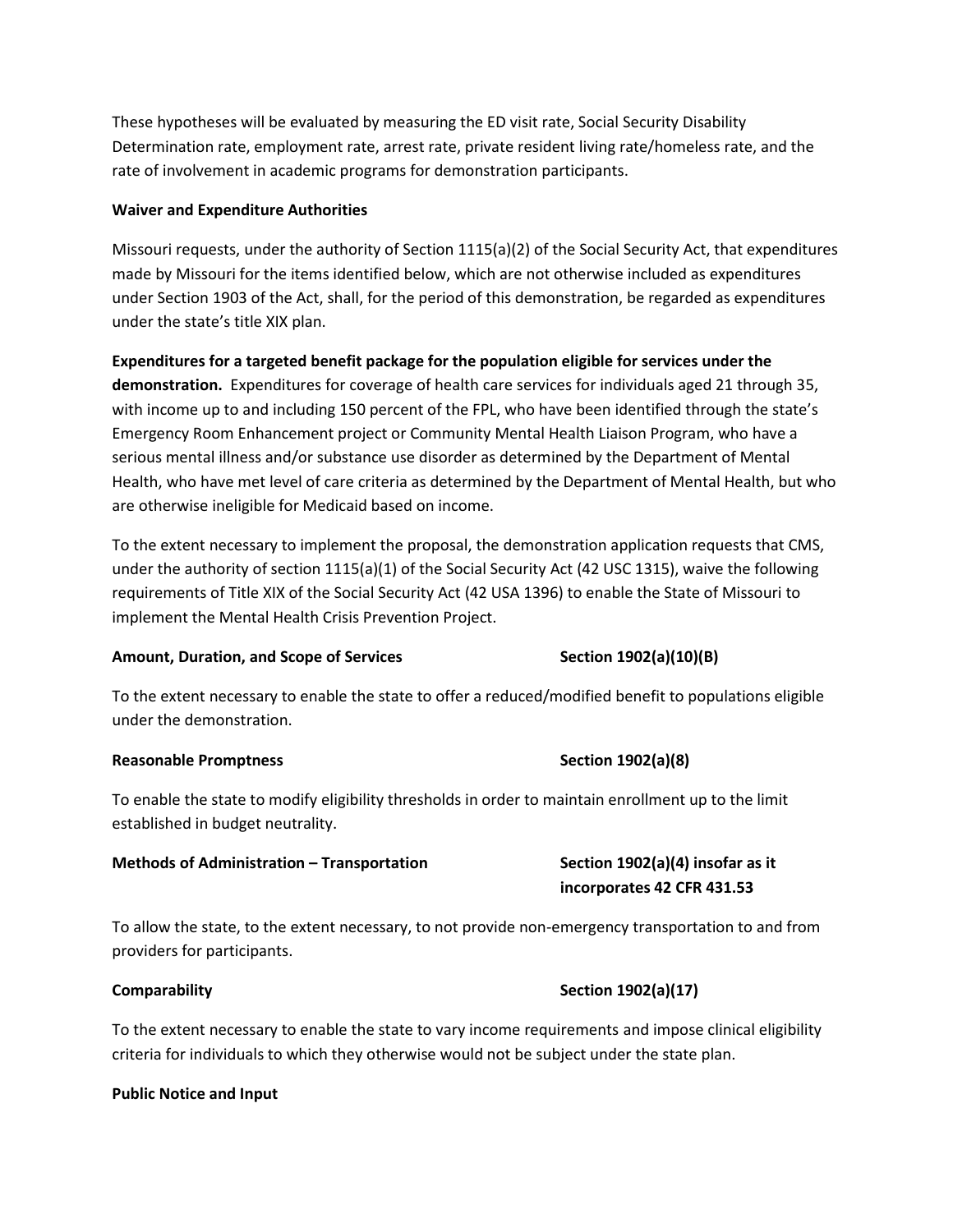The complete draft of the demonstration application is available for public review at [http://dss.mo.gov/mhd/.](http://dss.mo.gov/mhd/) The public may also request a copy of the application by calling the DMH Division of Behavioral Health at 573-751-9499. Written comments postmarked on or before March 25, 2016 or email submitted until midnight on March 25, 2016 will be accepted. Comments may be sent to the following address:

MO HealthNet Division P.O. Box 6500 Jefferson City, MO 65102-6500 Attn: MO HealthNet Director Email: [Ask.MHD@dss.mo.gov](mailto:Ask.MHD@dss.mo.gov) 

The State will host six public hearings during which the public is invited to comment on the 1115 demonstration for the Mental Health Crisis Prevention Project application. To ensure statewide accessibility, the public hearings are being held in different geographic locations around the state and each hearing will also allow telephonic participation by the public. The schedule for the public hearings is:

March 10, 2016, 3:00-5:00 p.m. Mark Twain Behavioral Health 917 Broadway Hannibal, MO 63401 Public may call 1-866-906-9888, PIN# 9841665 for teleconference

March 11, 2016, 9:00-11:00 a.m. Community Counseling Center 402 S. Silver Springs Road Cape Girardeau, MO 63703 Public may call 1-866-906-9888, PIN# 9841665 for teleconference

March 11, 2016, 2:00-4:00 p.m. BJC Behavioral Health BJC Learning Institute, LL Conference Room C 8300 Eager Road St. Louis MO 63144 Public may call 1-866-906-9888, PIN# 9841665 for teleconference

March 17, 2016, 2:00-4:00 p.m. Missouri Coalition for Community Behavioral Healthcare 221 Metro Drive Jefferson City, MO 65109 Public may call 1-866-906-9888, PIN# 9841665 for teleconference

March 18, 2016, 9:00-11:00 a.m. Burrell Behavioral Health